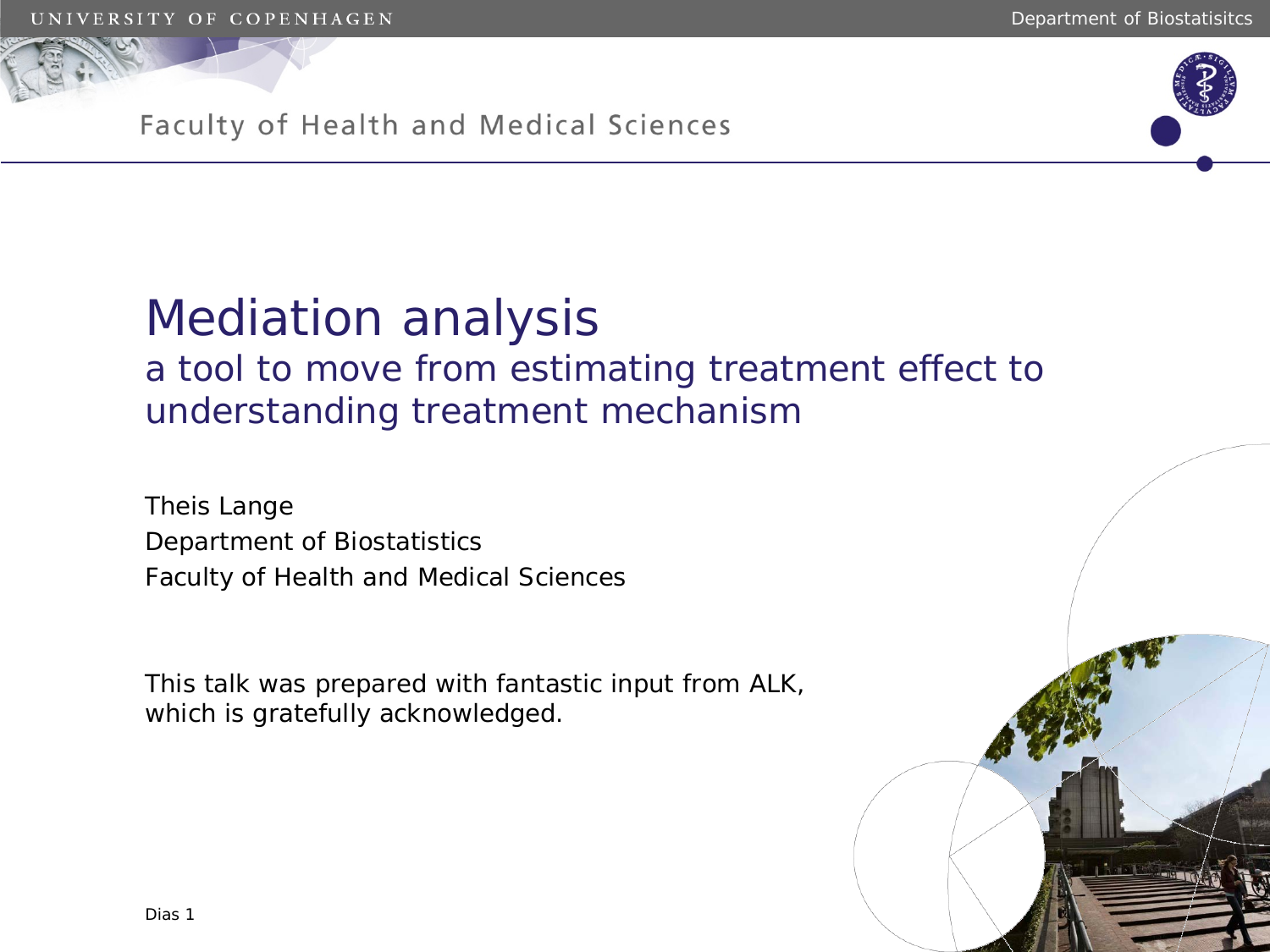## There's something in the air…



## Grazax - Phleum pratense

GRAZAX® er den første allergen specifikke immunterapi i tabletform, der behandler den underliggende årsag til græspollenallergi.

GRAZAX® har i studier vist signifikante reduktioner i allergisymptomer, samtidig med at GRAZAX® mindsker behovet for anden symptomatisk behandling. GRAZAX® er en brugervenlig behandling i form af hurtigt opløselige sublinguale (under tungen) tabletter, som patienten kan tage hjemme én gang dagligt i 3 år. Tabletten indeholder 75.000 SQ-T (Phleum pratense).

GRAZAX® er en fordelagtig behandling for patienter som har en dominerende græs-allergi og ikke opnår tilstrækkelig god kontrol med symptomatisk behandling.

Hvis du vil vide mere om GRAZAX® kan du klikke på følgende link

#### **Indikation**

Behandling af græspollen-induceret rhinitis og konjunktivitis hos voksne patienter med klinisk relevante symptomer og diagnosticeret med en positiv hudpriktest og/eller specifik IgE-test overfor græspollen.

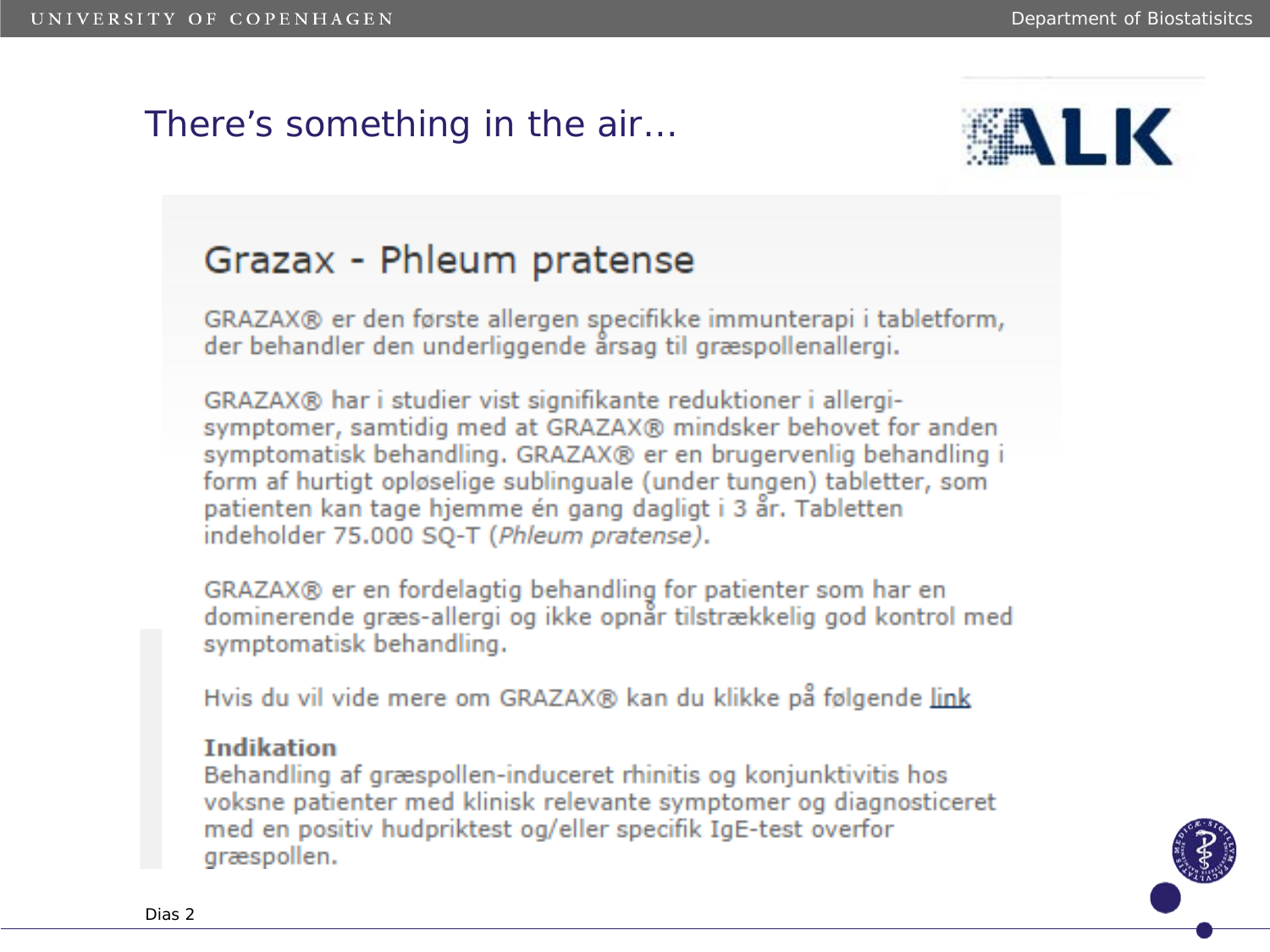### What was in the air?

- GT08 was placebo controlled and blinded study of the effect of GRAZAX®.
- Multi center study with 3 years of treatment (from 2005) and two additional follow-up years.
- In GT-08, trial treatment was initiated at least 16 weeks before the anticipated start of the grass pollen season.
- High-frequency recording of symptoms and use of rescue medication (logpad).
- Blood samples at end of each pollen season to assess immune response.
- **Disclaimer:** The presented analysis is post.hoc. and constitutes by no means a complete picture of mediation in connection with GRAZAX®. Dias 3

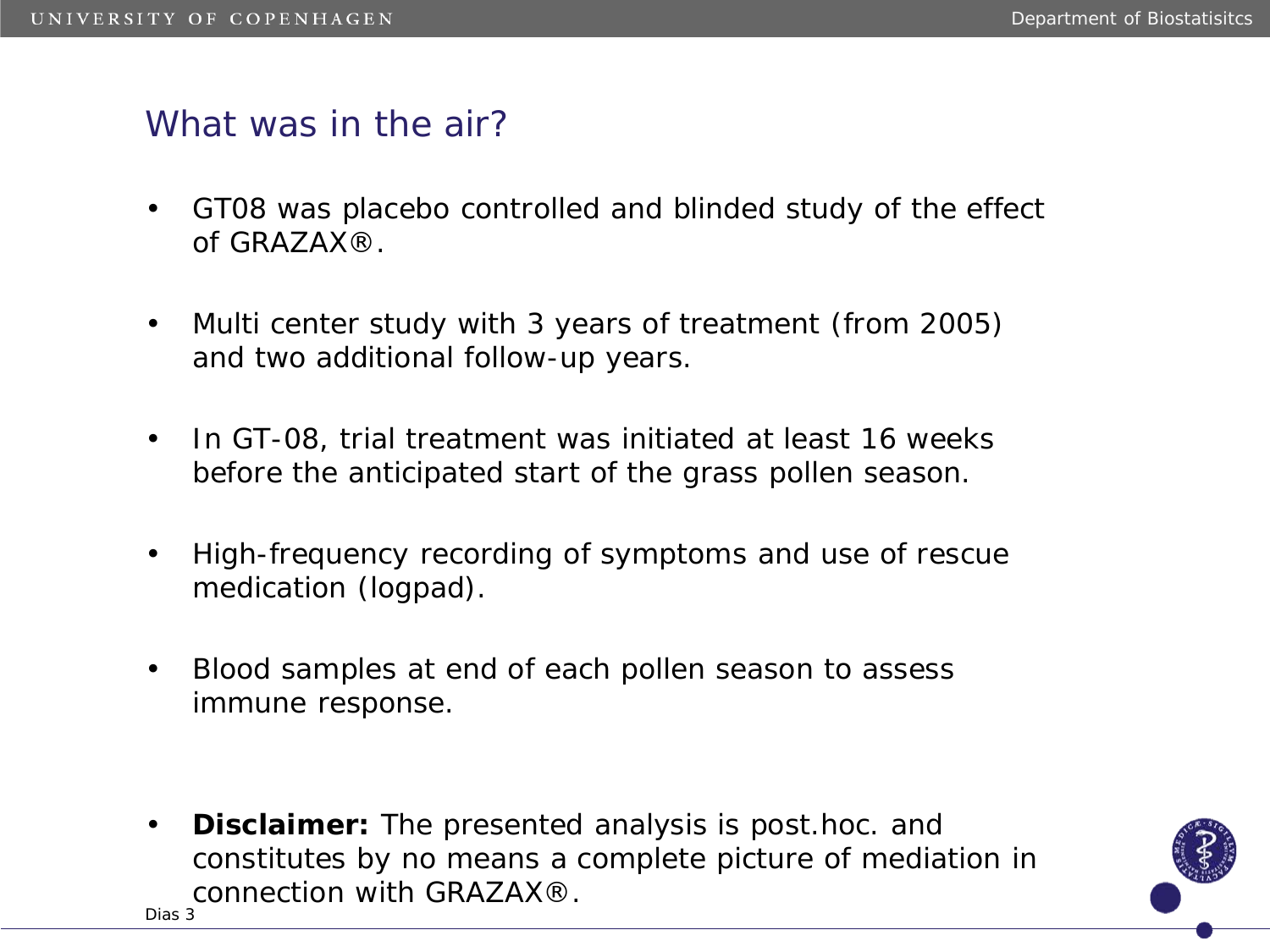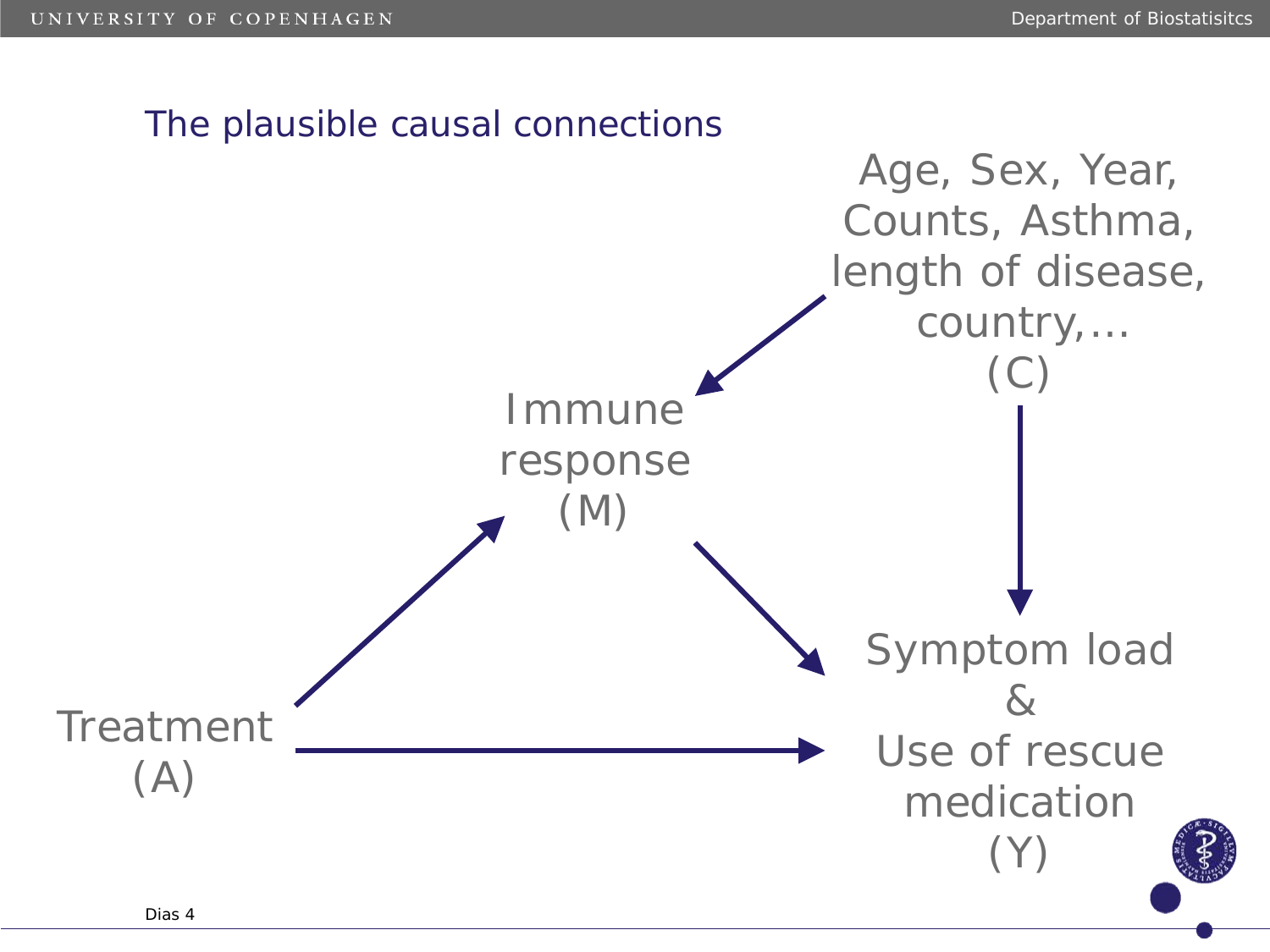## Does treatment work?

### **Symptoms**

- Average symptom score reduced by 0.88 points.
- Highly significant (P=0.002).
- Intra-person correlation handled by GEE techniques.

### **Use of rescue medication**

- High use of rescue medication (defined as more than one use on average) reduced in active group.
- OR of 0.57 (95% CI: 0.34-0.98).
- Intra-person correlation handled by GEE techniques.

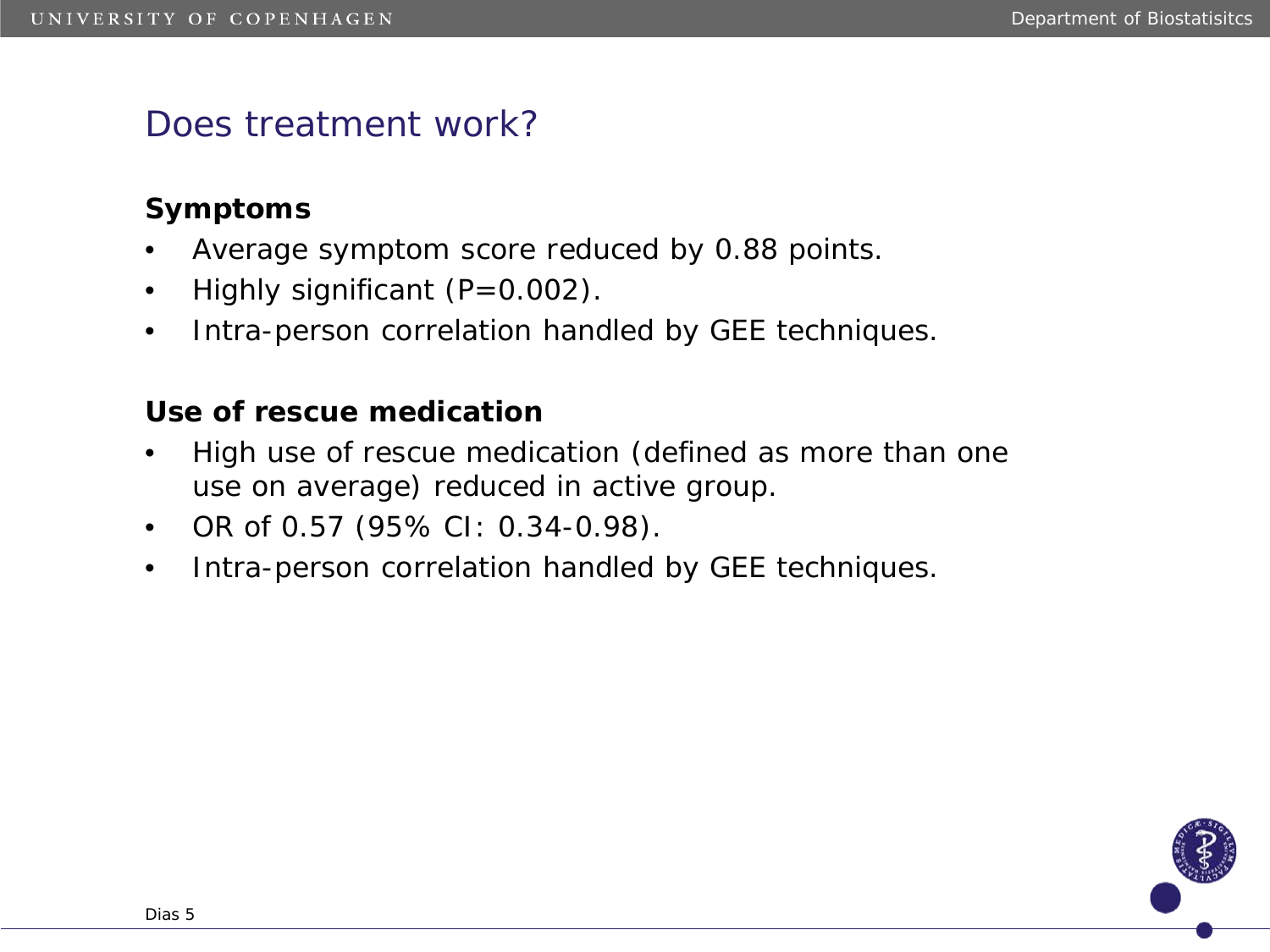## The goal of mediation analysis

- Is the considered mediator(s) the important mechanisme linking treatment and outcome?
- How much of the effect is mediated through the selected mediator?
- How much NOT through the selected mediator?

- Note that the DAG is the key tool/assumption.
	- For instance is the causal order of mediator and outcome OK here?
	- How about the year-to-year effects?

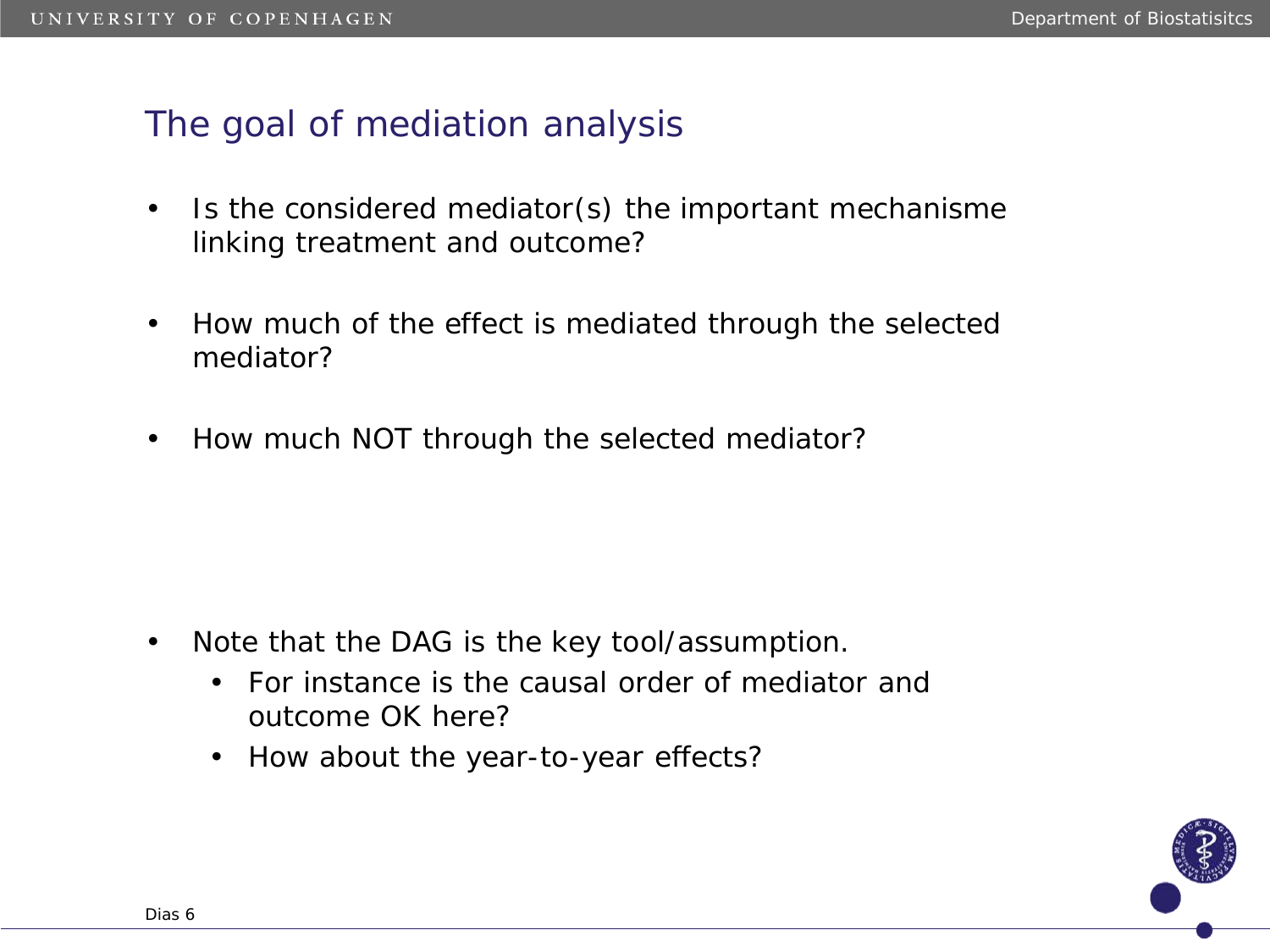## The old way of doing mediation analysis

- The most often employed technique is to estimate models for the outcome (*Y*) both with and without the potential mediator.
- A drop in HR/OR/RR/Est. corresponding to the exposure (*A*) from the model without to the model with the mediator is taken as evidence of mediation.
- This approach was introduced in Baron and Kenny (1986), which has over 40,000 citations by now.

REF: Baron, R. M., & Kenny, D. A. (1986). The moderator-mediator variable distinction in social psychological research: Conceptual, strategic and statistical considerations. Journal of Personality and Social Psychology, 51, 1173-1182.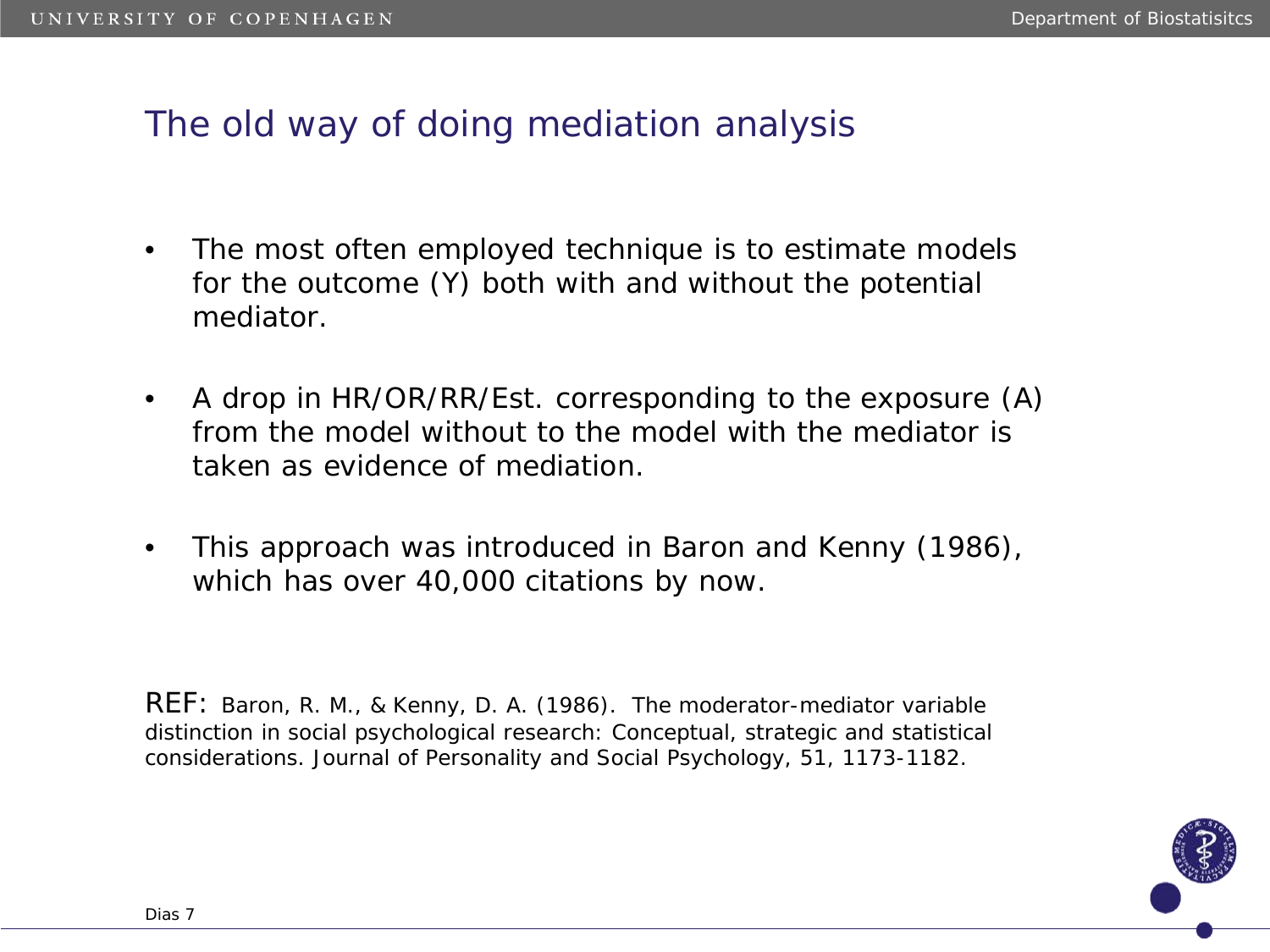## The new way (I/II): Counterfactuals

### Counterfactual variables:

- $Y_{a,m}$  the outcome we would, possibly contrary to fact, have observed had exposure A been set to the value a and the mediator M set to m.
- $M_a$  the value of the mediator if, possibly contrary to fact, exposure A was set to a.

### **Nested counterfactuals:**

•  $Y_{a^*,M_a}$ , the outcome that would have been observed if A were set to  $a^*$  and M to the value it would have taken if A were set to a.

REF:



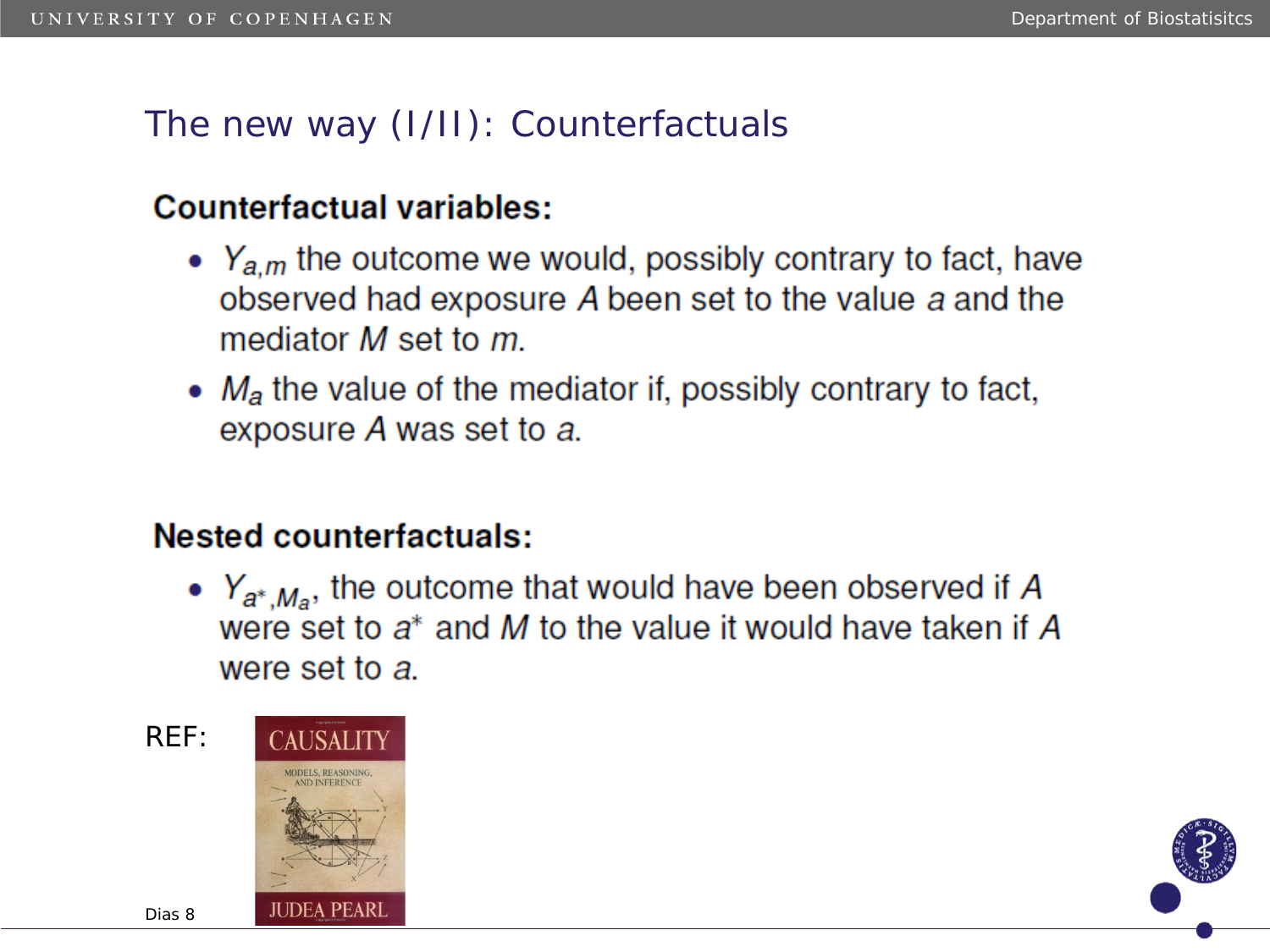## The new way (II/II): Natural direct and indirect effects

• Natural direct effects (DE) is the effect of changing the exposure relative to the direct pathway, but keeping exposure constant relative to the indirect pathway through the mediator: i.e:

# $Y_{a,M_a}$  vs.  $Y_{a^*,M_a}$

• Natural indirect effects (IE) is the effect of changing the exposure relative to the indirect pathway, but keeping exposure constant relative to the direct pathway; i.e:

$$
Y_{a^*,M_a} \text{ vs. } Y_{a^*,M_{a^*}}
$$

- Total effects (TE) denotes the effect of "simply" changing the exposure; that is comparing  $Y_{a,M_a}$  with  $Y_{a^*,M_{a^*}}$ .
- REF: Hafeman DM, Schwartz S. Opening the Black Box: a motivation for the assessment of mediation. Int J Epidemiol. 2009;38(3):838-845. Dias 9

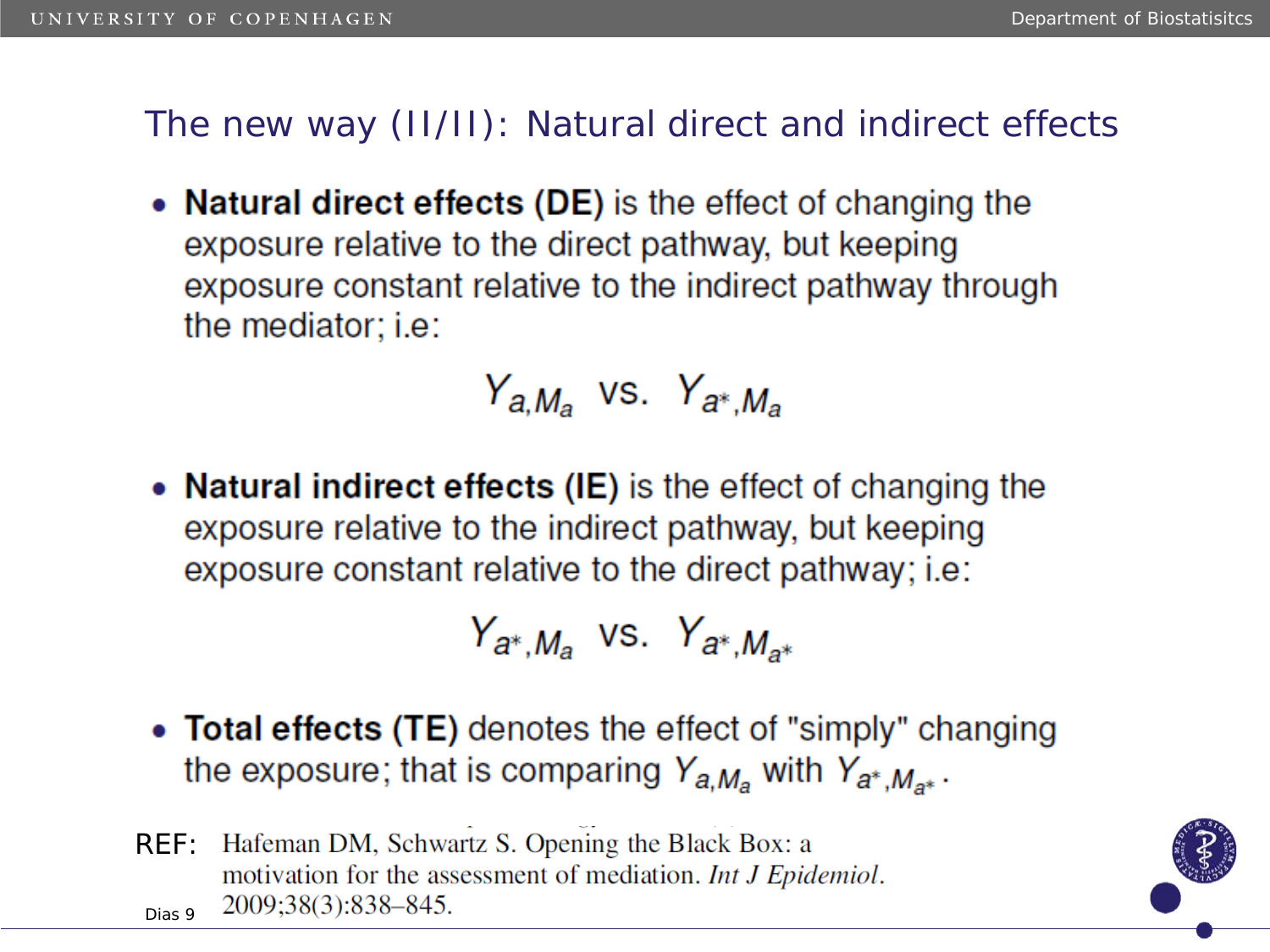## Mediation: Let us try to be precise

Robins JM, Greenland S. Identifiability and exchangeability for direct Following

and indirect effects  $Epidemiology.$  1992;3(2):143-155.

### **General definition:**

• The *natural direct effect* measures the change in outcome that would be observed if we could change the exposure, but leave the mediator at the value it naturally takes when the exposure is left unchanged.

### **The example:**

• In the example *natural direct effect* is the change in symptoms that would be observed if treatment was changed without inducing any change in immune response.

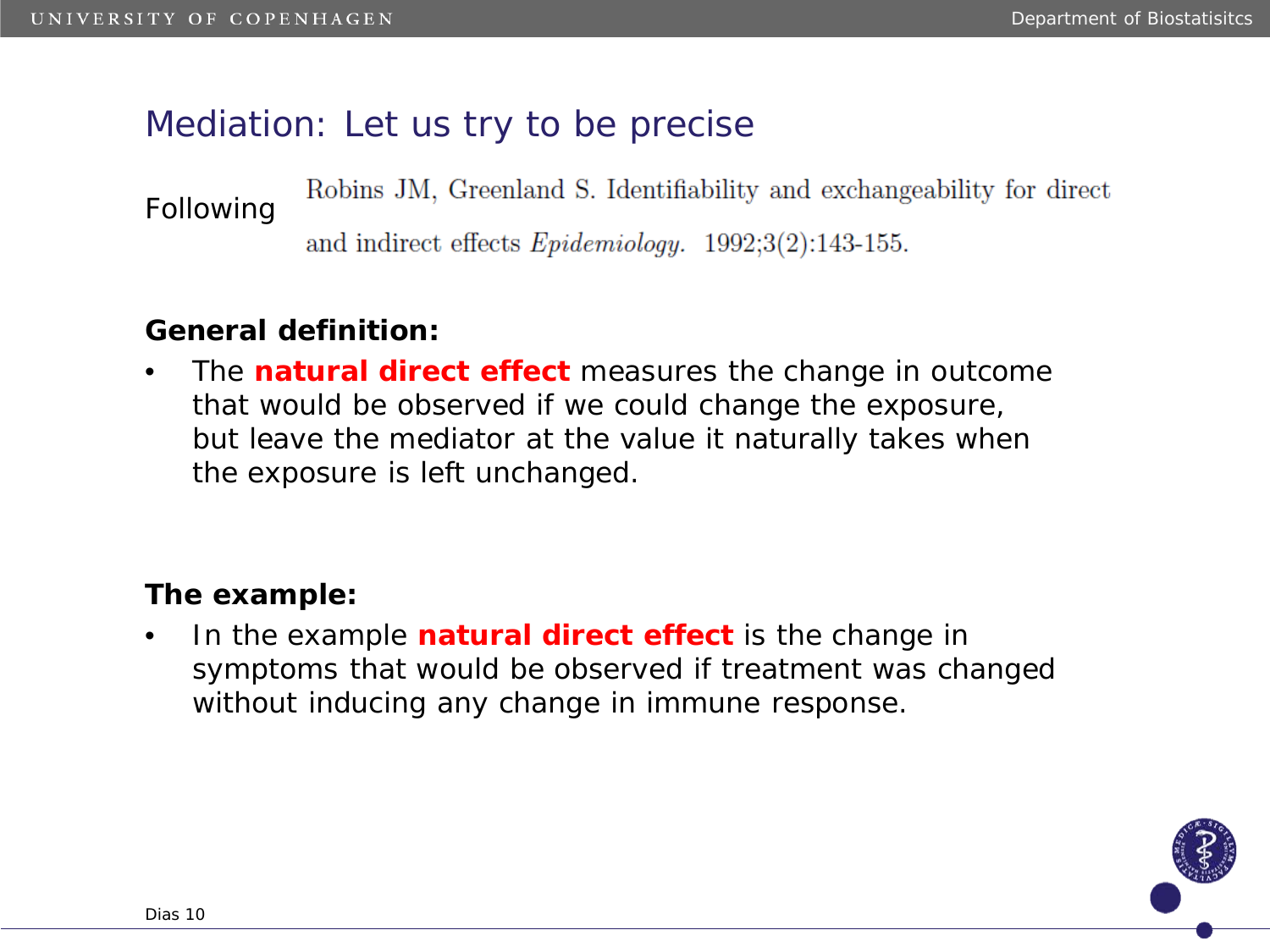## Mediation: Let us try to be precise

Robins JM, Greenland S. Identifiability and exchangeability for direct Following

and indirect effects  $Epidemiology.$  1992;3(2):143-155.

### **General definition:**

• The *natural indirect effect* measures the change in outcome that would be observed if we could change the mediator as much as it would naturally change when exposure was changed without actually changing the exposure.

### **The example:**

• In the example *natural indirect effect* is the change in symptoms that would be observed if immune response was changed as it would naturally change if treatment was initiated without actually doing that.

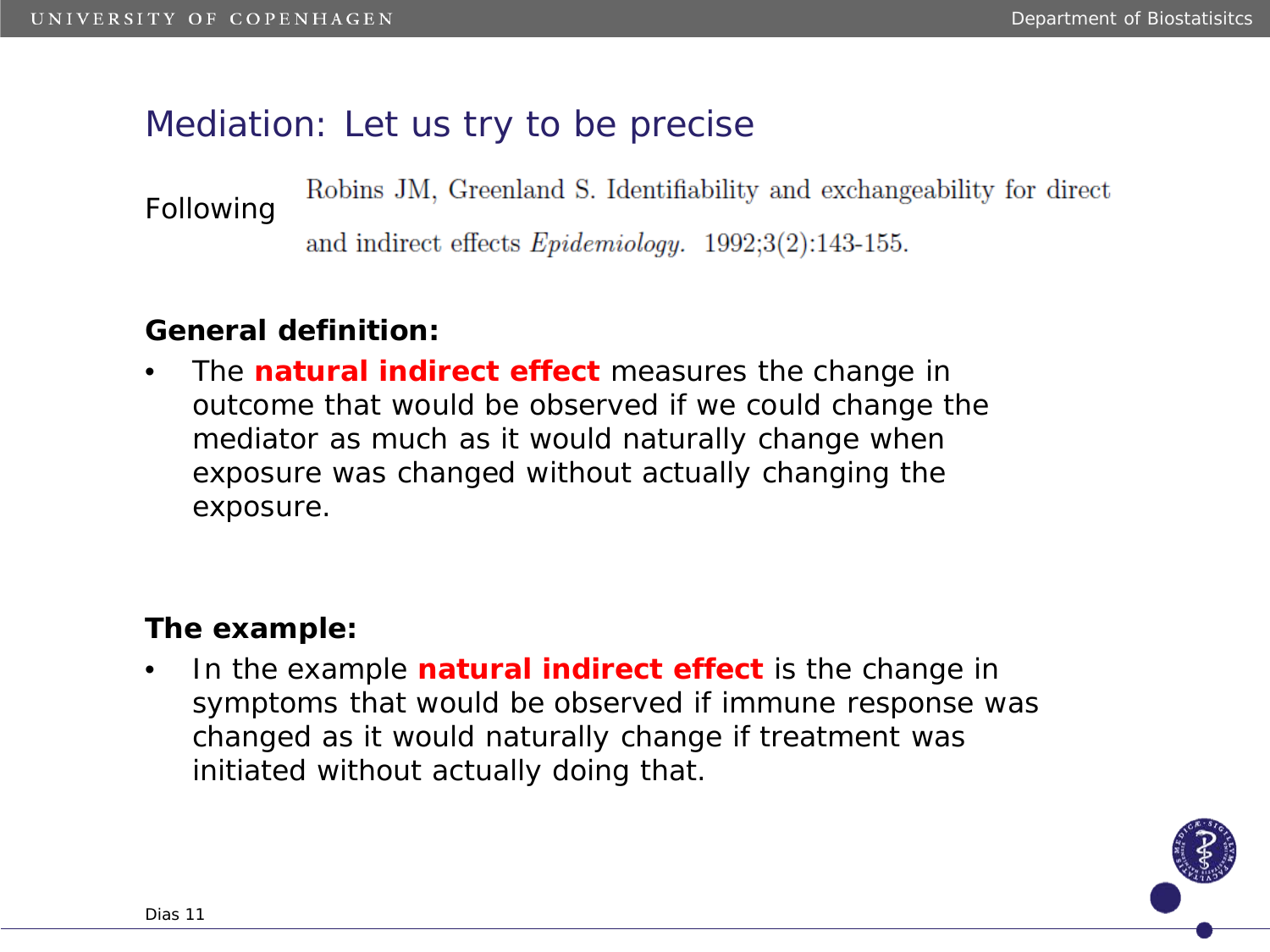## OLD vs. NEW

|                 | <b>OLD</b><br>(Baron & Kenny)              | <b>NEW</b><br>(counterfactual<br>based)                  |  |  |  |
|-----------------|--------------------------------------------|----------------------------------------------------------|--|--|--|
| Coding          | Easy                                       | <b>Harder</b>                                            |  |  |  |
| Underlying idea | An algorithm                               | A defined parameter<br>of interest.                      |  |  |  |
| <b>Bias</b>     | Yes<br>(except in purely<br>linear models) | <b>No</b><br>(for any combination<br>of variables types) |  |  |  |

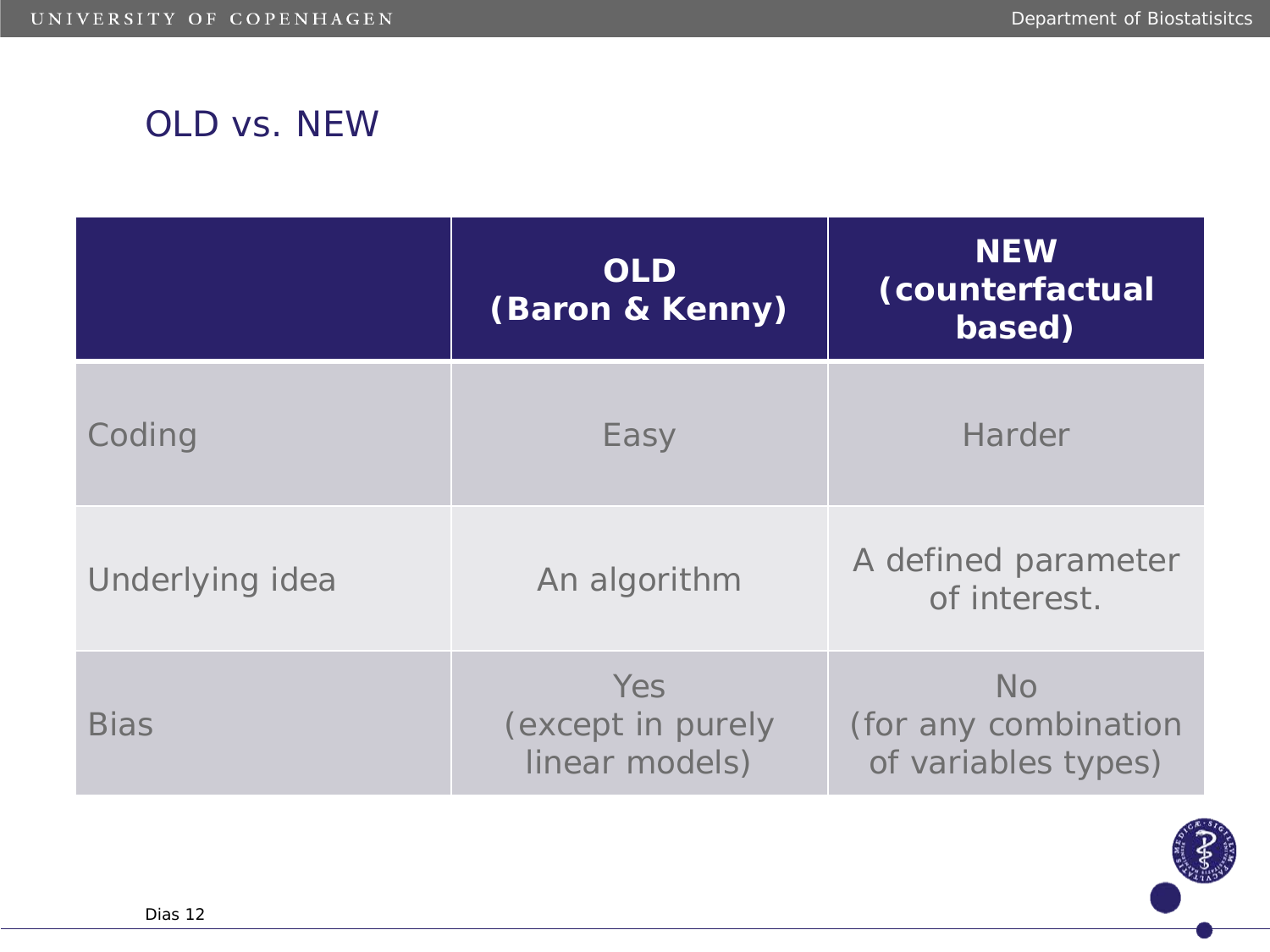## Assumptions for natural direct and indirect effects

- 1: No unmeasured confounders of:
	- The exposure-outcome relation
	- The exposure-mediator relation
	- The mediation-outcome relation
- 2: No intertwined causal pathways. (aka. Pearls identifiability condition)
- 3: Consistency and positivity. (mostly technical)
- REF: Robins JM, Greenland S. Identifiability and exchangeability for direct and indirect effects. *Epidemiology*. 1992;3(2):  $143 - 155$ .



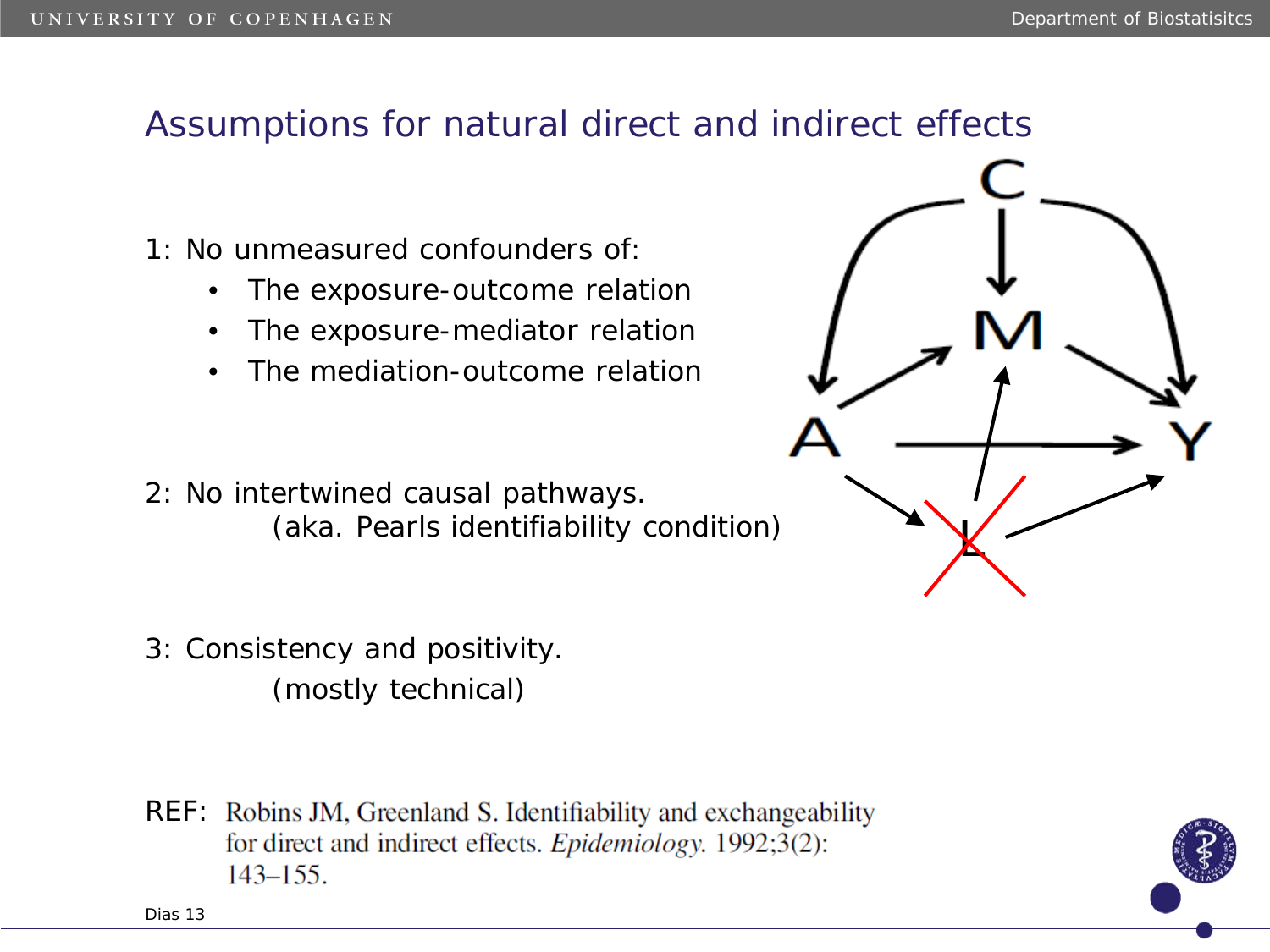## So how to estimate natural direct and indirect effects

## Direct and Indirect Effects in a Survival Context

Theis Lange<sup>x</sup> and Jørgen V. Hansen<sup>b</sup>

(Epidemiology 2011;22: 575–581)

American Journal of Epidemiology Vol. 176, No. 3 @ The Author 2012. Published by Oxford University Press on behalf of the Johns Hopkins Bloomberg School of DOI: 10.1093/aje/kwr525 Public Health. All rights reserved. For permissions, please e-mail: journals.permissions@oup.com. **Advance Access publication:** July 10, 2012

#### **Practice of Epidemiology**

#### A Simple Unified Approach for Estimating Natural Direct and Indirect Effects

|--|

American Journal of Epidemiology © The Author 2013. Published by Oxford University Press on behalf of the Johns Hopkins Bloomberg School of Public Health. All rights reserved. For permissions, please e-mail: journals.permissions@oup.com.

DOI: 10.1093/aje/kwt270

#### **Practice of Epidemiology**

Assessing Natural Direct and Indirect Effects Through Multiple Pathways

- And many more.
- Look for instance at S. Vansteelandt, Tyler VanderWeele, and Imai.

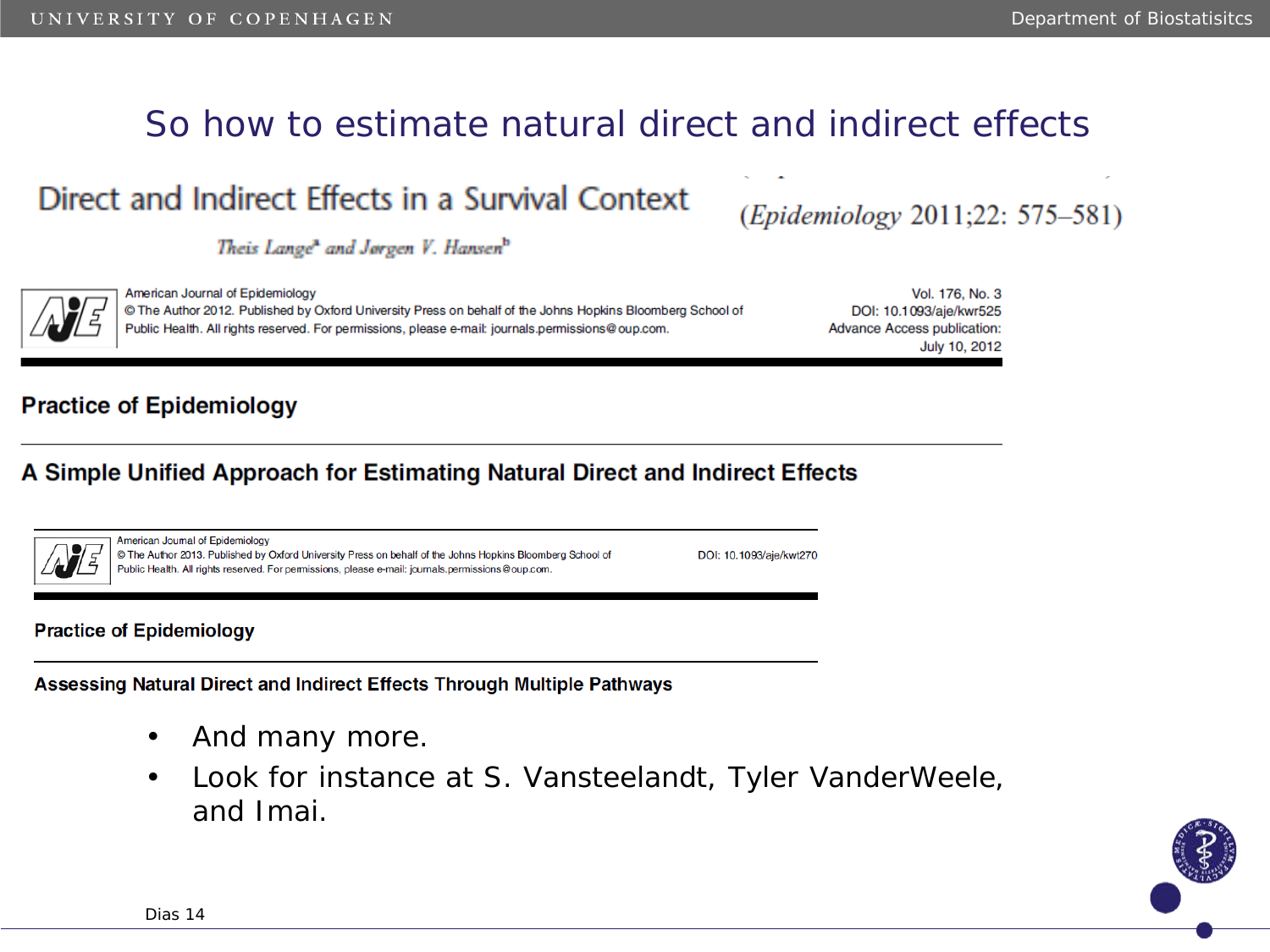### Natural effects models

We suggest to parameterize the natural direct and indirect effects directly in a model for the (nested counterfactual) outcome:

$$
g(E[Y_{a,M_{a^*}}]) = c_0 + c_1a + c_2a^* + c_3a \cdot a^* \qquad (1)
$$

 $g$  is a link function specifying the requested model for the outcome (e.g. logistic model) and  $c_3$  is an interaction term.

• When  $c_3 = 0$  and g is the logit link, then

$$
\exp[c_1(a-a^*)] = \frac{\text{odds}[Y_{a,M_{a^*}}=1]}{\text{odds}[Y_{a^*,M_{a^*}}=1]}
$$

captures the natural direct effect odds ratio.

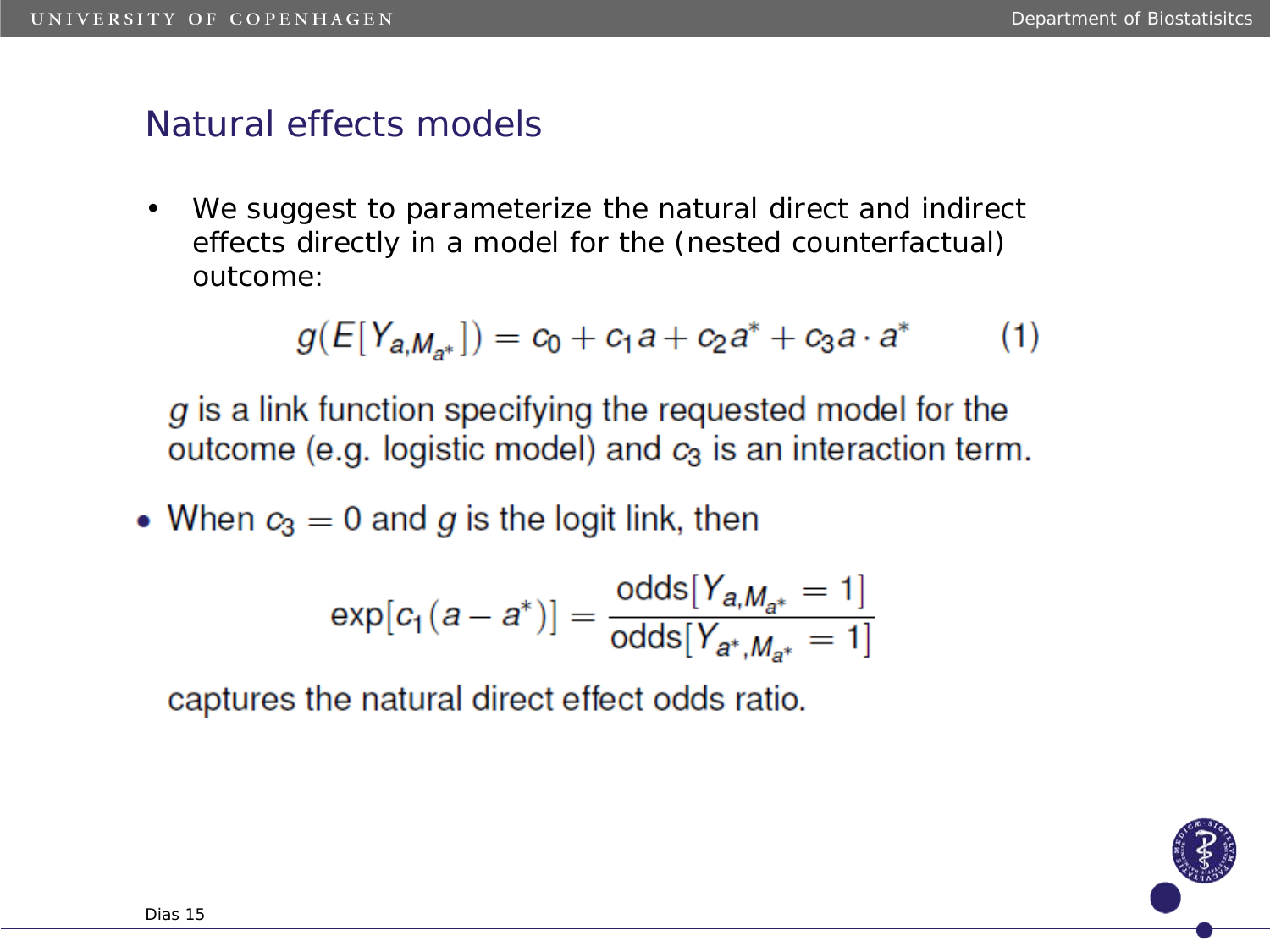## Natural effects models (cont.)

- Besides all outcomes which can be modeled by generalized linear models the approach can also handle survival outcomes using either Cox or additive hazard models.
- Mediator and exposure can be of any type.
- However, we only see persons with  $a=a^*$ , so we have to be clever about estimation.

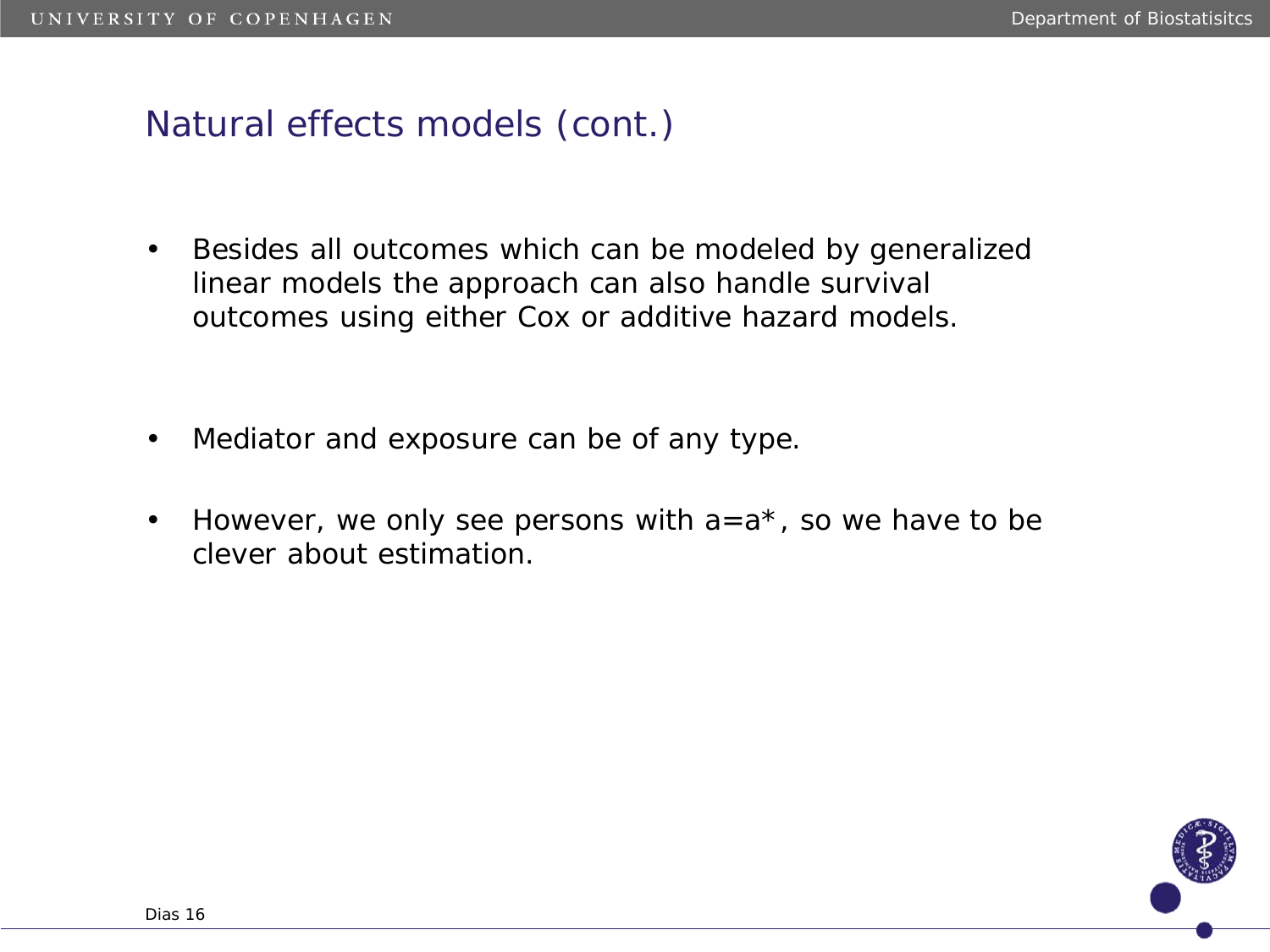## Estimation procedure for natural effects models (I/II)

Under standard assumptions of no-unmeasured confounders and no exposure dependent confounding the MSMs in (1)-(3) can be estimated by the following approach:

- **O** Estimate a suitable model for the mediator conditional on exposure and baseline variables using the original data set.
- **②** Construct a new data set by repeating each observations in the original data set twice and including an additional variable  $A^*$ , which is equal to the original exposure for the first replication and equal to the opposite of the actual exposure for the second replication.

See the paper for details regarding categorical or continuous exposures.

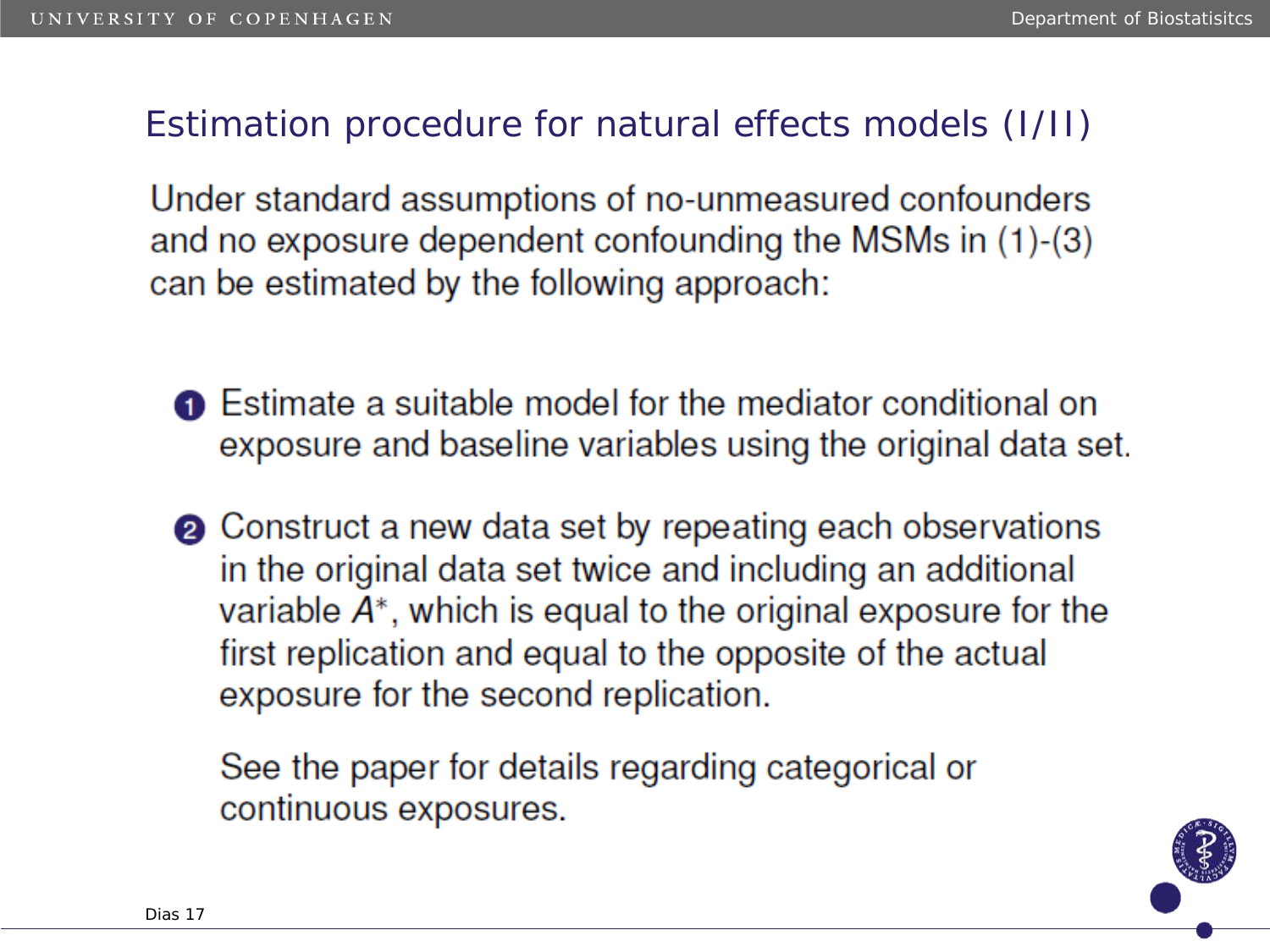Estimation procedure for natural effects models (II/II)

**8** Compute weights given by

$$
W_i = \frac{P(M = M_i | A = A_i^*, C = C_i)}{P(M = M_i | A = A_i, C = C_i)}.
$$

through applying the fitted model from step 1 to the new data set. In most software packages this can be done using predict-functionality.

- $\bullet$  Fit a suitable MSM model to the outcome including A,  $A^*$ , (perhaps their interaction) and baseline variables as covariates and weighted by the weights from the previous step.
- **6** Conservative confidence intervals can be obtained using robust standard errors or better yet using bootstrap.

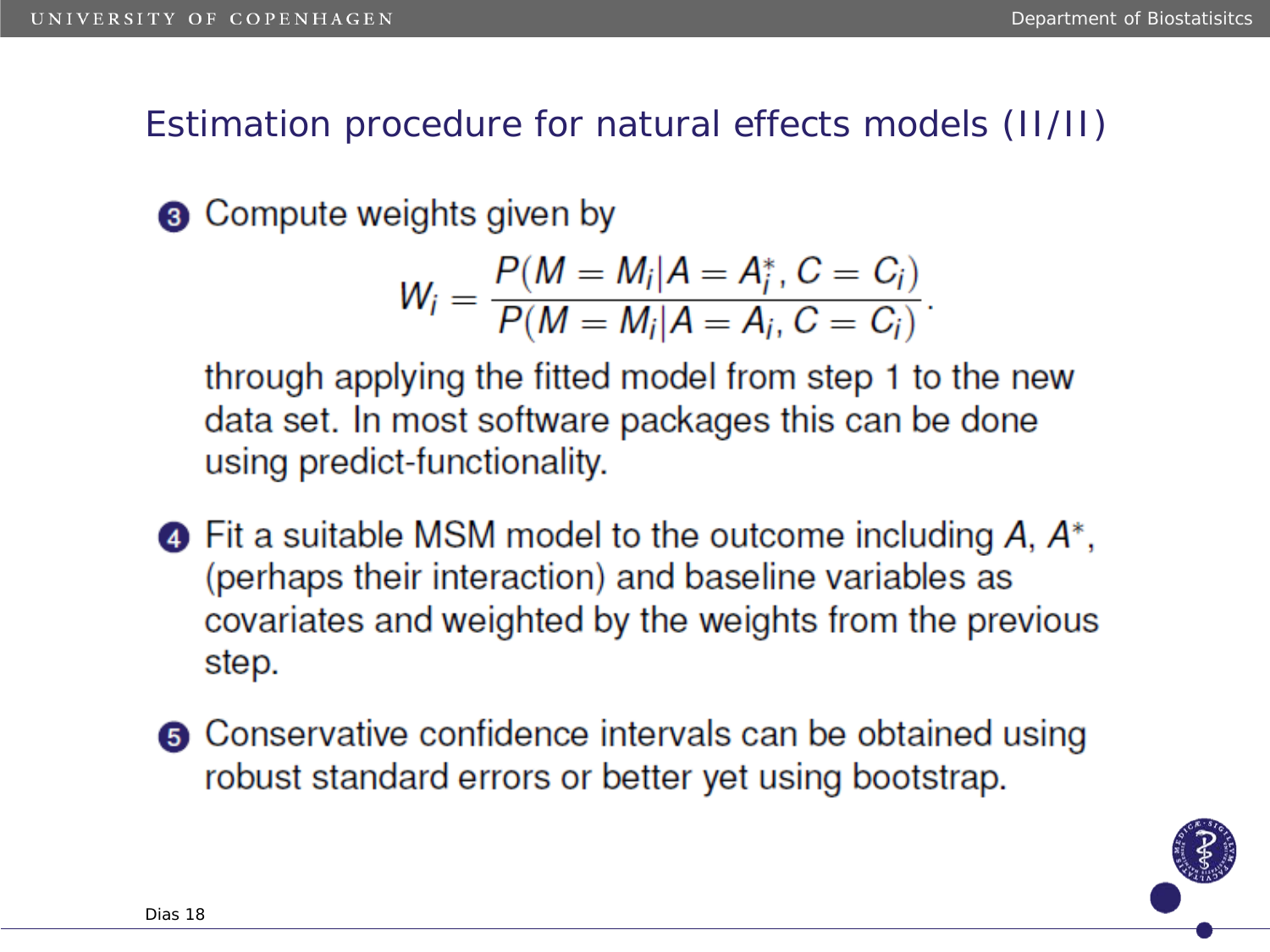### **Step 1: Estimate model for mediator**



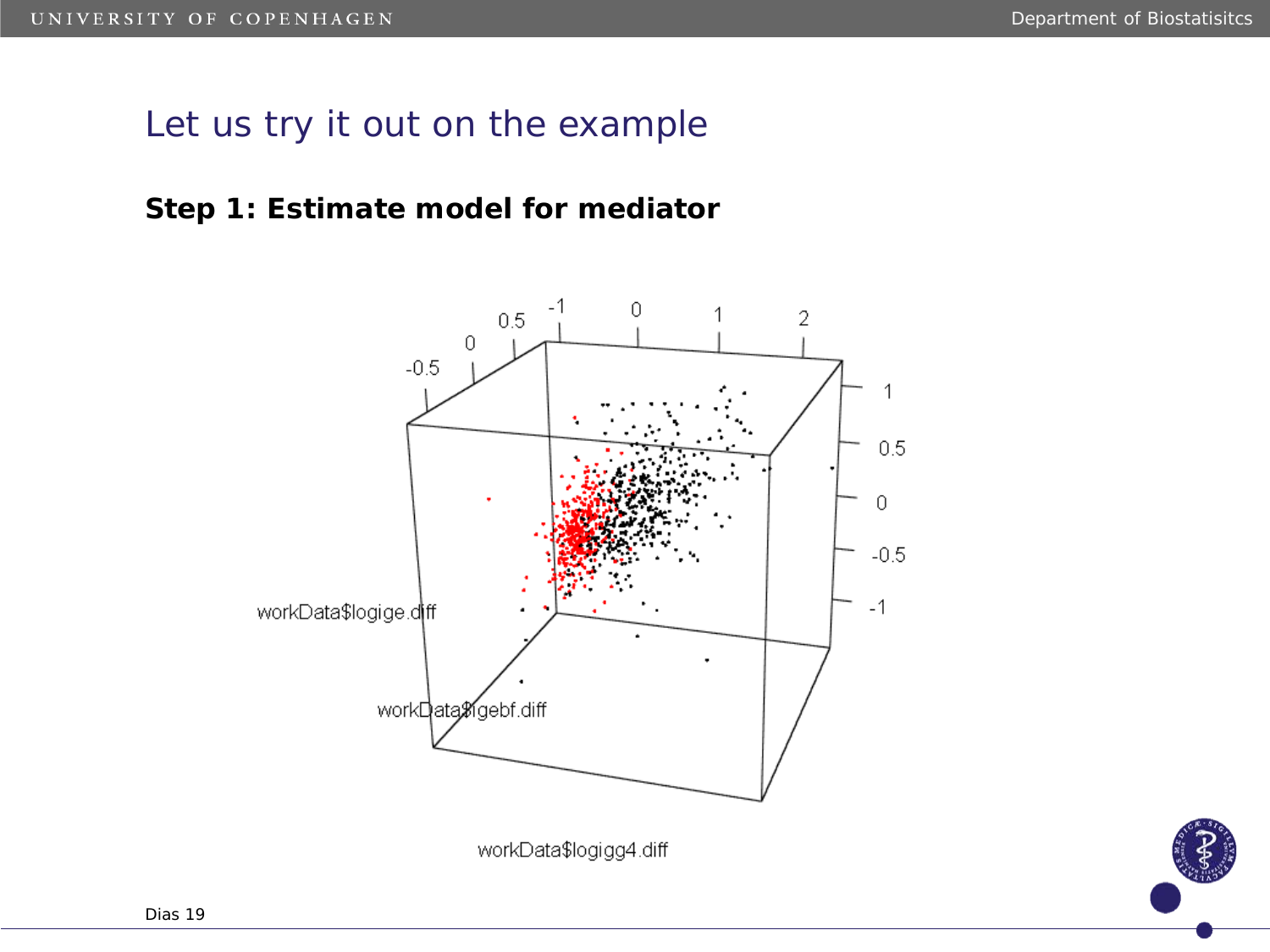### **Step 1: Estimate model for mediator**

- We employ a simple linear model (3-dim) including all confounders  $(C).$
- Important point is that we can predict from this model.
- SEs are not important

**R-code:**

**workData\$treatmentTemp <- workData\$treatment fitM <- lm(cbind(logige.diff, igebf.diff, logigg4.diff) ~factor(year)+factor(treatmentTemp)+factor(country) +factor(sex)+counts,data=workData) fitM.varmatrix <- var(residuals(fitM))**

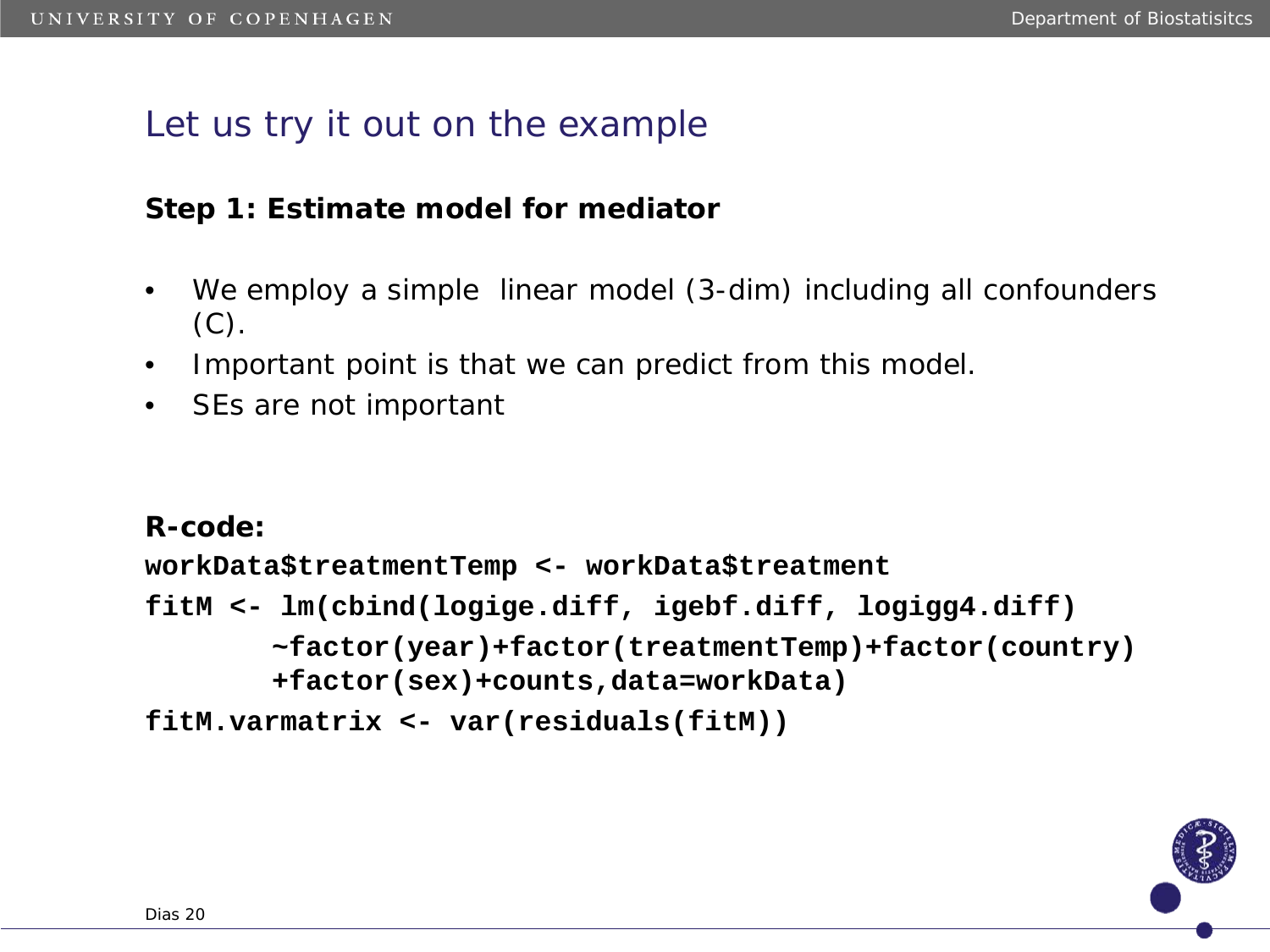**Step 2: Extend data set**

```
myData1 <- workData
myData1$treatmentStar <- "ACT"
myData2 <- workData
myData2$treatmentStar <- "PLB"
newData <- rbind(myData1, myData2)
rm(myData1, myData2)
newData <- newData[order(newData$subject),]
```
Example:

| .                      |  |            | subject country year counts treatment treatmentStar rhsymptoms rhmedication logige.diff |           |                               |      |
|------------------------|--|------------|-----------------------------------------------------------------------------------------|-----------|-------------------------------|------|
| 1 Austria 2005     42  |  | <b>ACT</b> |                                                                                         | ACT 0.384 | $\mathbf{O}$ and $\mathbf{O}$ | 0.49 |
| 1 Austria 2005      42 |  | ACT        | <b>PLB</b>                                                                              | 0.384     | $\Omega$                      | 0.49 |

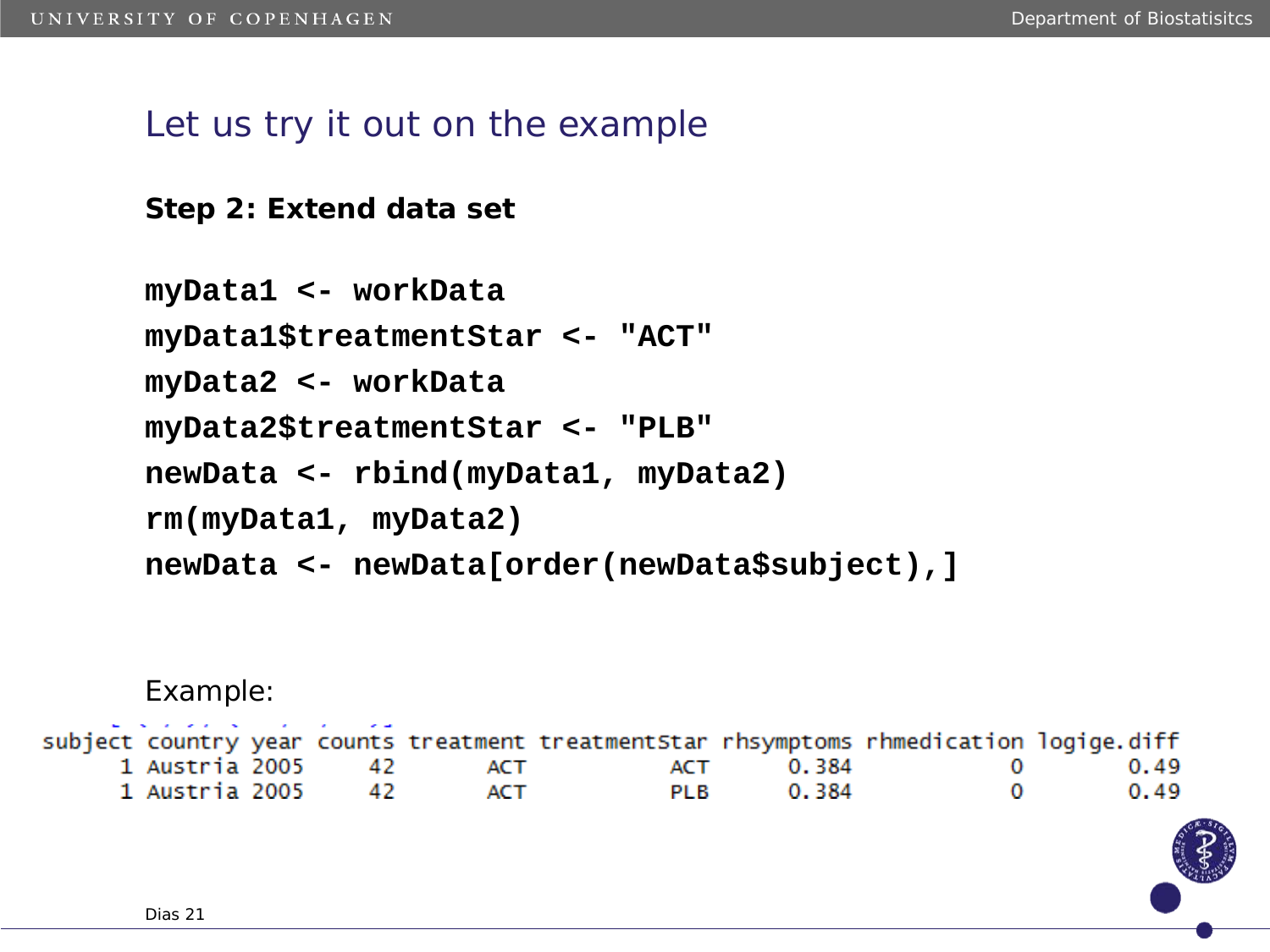### **Step 3: Compute weights**

- Idea is to compute predicted values for each row in the extended dataset
- Next evaluate normal density at the observed values of the mediator.

```
R-code:
newData$treatmentTemp <- newData$treatment
temp <- predict(fitM, newdata=newData)
denumWeight <- dmvnorm2(mediatorsMatrix, mean=temp, 
  sigma=fitM.varmatrix)
```

```
newData$treatmentTemp <- newData$treatmentStar
temp<-predict(fitM, newdata=newData)
numWeight <- dmvnorm2(mediatorsMatrix, mean=temp, 
  sigma=fitM.varmatrix)
```
**newData\$weightM <- numWeight/denumWeight**

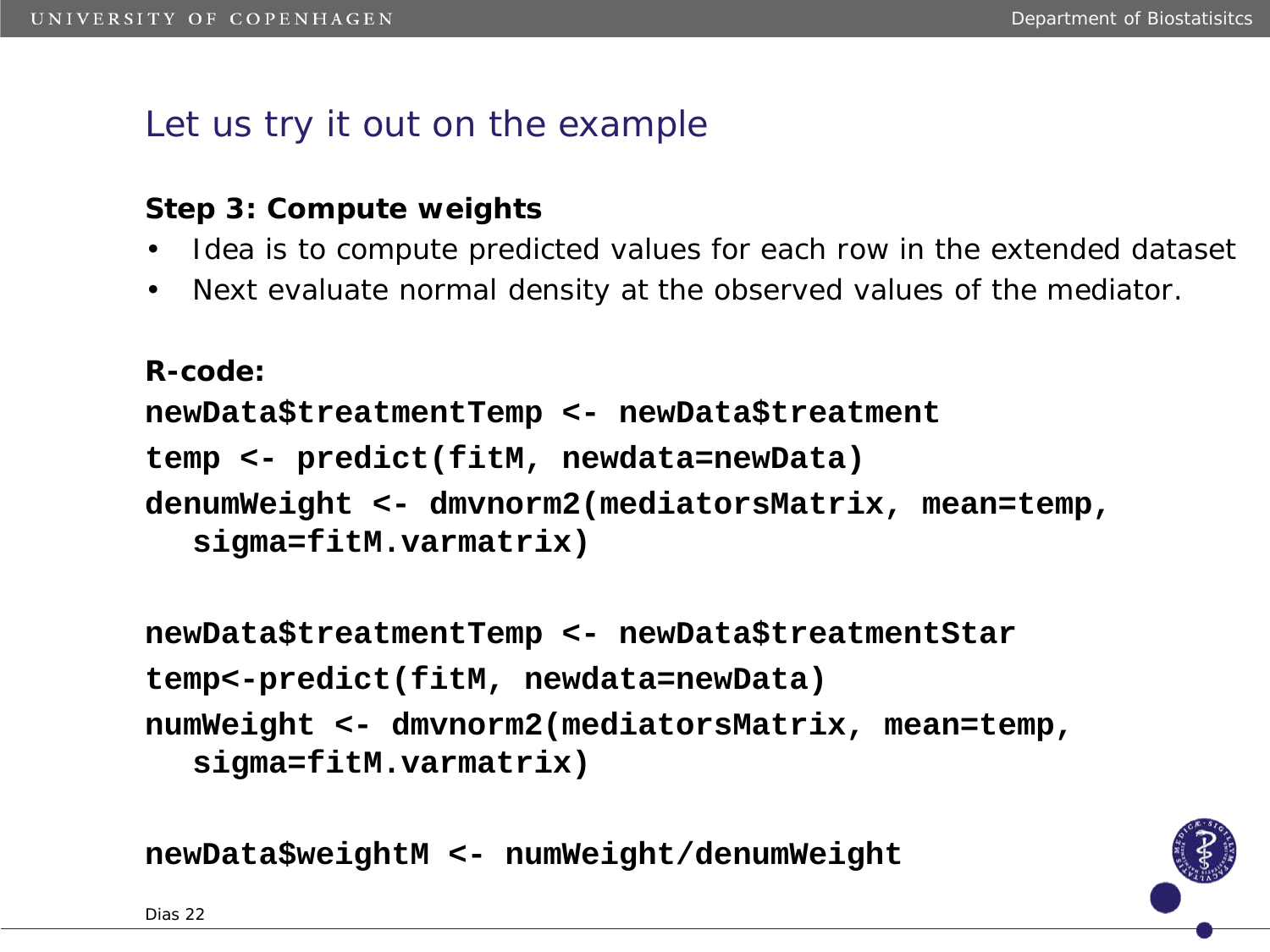### **Step 3: compute weights**



- Weights a bit to extreme. This rarely happens, but is due to the extreme separation of treatment groups.
- I am not perfectly happy with model for mediator.

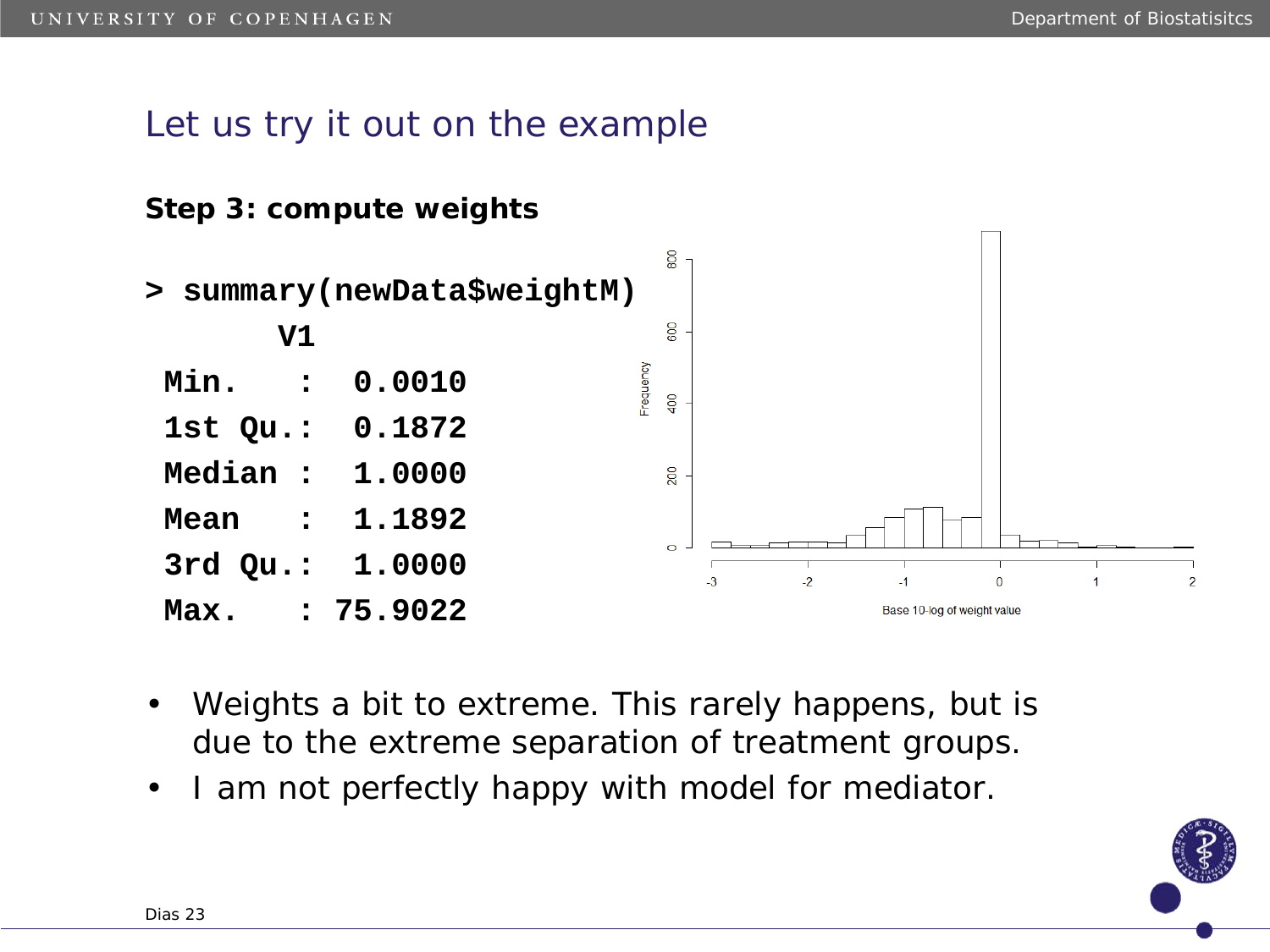**Step 4 and 5: Compute natural direct and indirect effects**

**R-code:**

```
fitNEM <-
  geeglm(I(rhmedicationBinary=="High")~(treatment+treatmentStar)+fac
  tor(year)+country+age+sex+counts, data=newData, weight=weightM, 
  family="binomial", id=newData$subject)
summary(fitNEM)
```
#### **Results:**

**...**

**Coefficients:**

|                                                       |                                 | Estimate Std.err Wald $Pr(>\vert W \vert)$ |  |  |  |
|-------------------------------------------------------|---------------------------------|--------------------------------------------|--|--|--|
| (Intercept)                                           | $0.009052$ 0.733329 0.00 0.9902 |                                            |  |  |  |
| treatmentPLB                                          | $0.000353$ $0.301346$ $0.00$    | 0.9991                                     |  |  |  |
| treatmentStarPLB  0.610462  0.196594  9.64  0.0019 ** |                                 |                                            |  |  |  |

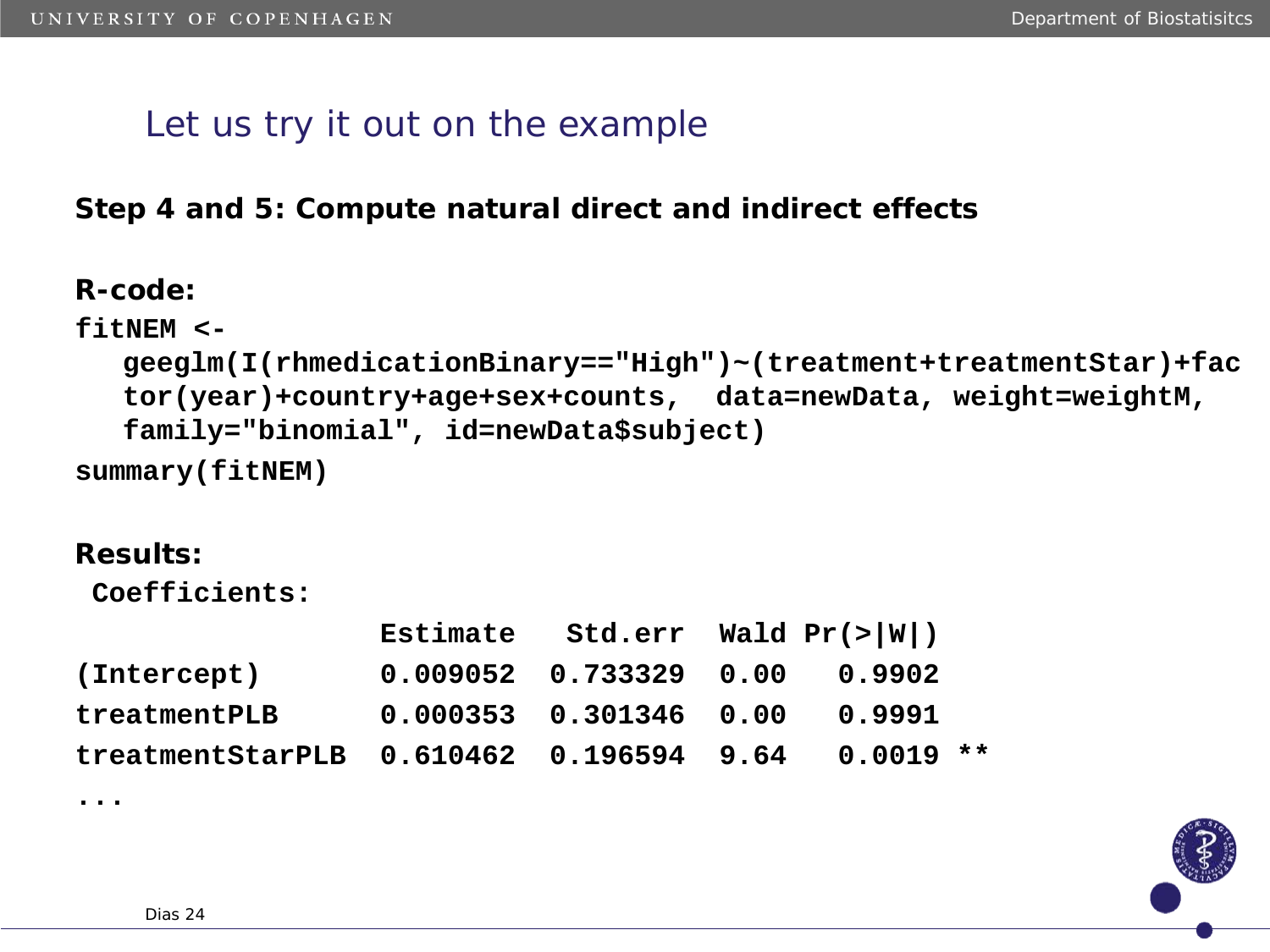### **Step 4 and 5: Compute natural direct and indirect effects**

• Other quantities, such as mediated proportion, can be conducted as part of bootstrap procedure or in Excel sheet.

| <b>Type input here:</b>     |                                              |               |       |                 |       |                     |       |                        |       |       |       |       |
|-----------------------------|----------------------------------------------|---------------|-------|-----------------|-------|---------------------|-------|------------------------|-------|-------|-------|-------|
|                             | Est                                          | SE            |       |                 |       |                     |       |                        |       |       |       |       |
| Direct effect               | 0,000353                                     | 0,301346      |       |                 |       |                     |       |                        |       |       |       |       |
| Indirect effect             | 0,610462                                     | 0,196594      |       |                 |       |                     |       |                        |       |       |       |       |
|                             |                                              |               |       |                 |       |                     |       |                        |       |       |       |       |
| Covariance b/w ests         | $-0,0189$                                    |               |       |                 |       |                     |       |                        |       |       |       |       |
|                             |                                              |               |       |                 |       |                     |       |                        |       |       |       |       |
| <b>Results:</b>             |                                              |               |       |                 |       |                     |       |                        |       |       |       |       |
|                             | Implied correlation b/w estimates<br>$-0,32$ |               |       |                 |       |                     |       |                        |       |       |       |       |
| Implied SE for Total effect |                                              | 0,302752      |       |                 |       |                     |       |                        |       |       |       |       |
|                             |                                              |               |       |                 |       |                     |       |                        |       |       |       |       |
|                             |                                              | Direct effect |       | Indirect effect |       | <b>Total effect</b> |       | Mediated proportion*** |       |       |       |       |
|                             | Est                                          | СI            |       | Est             | СI    |                     | Est   | СI                     |       | Est   | СI    |       |
| On linear scale*            | 0,000                                        | $-0,590$      | 0,591 | 0,610           | 0,225 | 0,996               | 0,611 | 0,017                  | 1,204 | 0,999 | 0,337 | 3,938 |
| On exp(est) scale**         | 1,000                                        | 0,554         | 1,806 | 1,841           | 1,252 | 2,707               | 1,842 | 1,018                  | 3,334 | 0,999 | 0,247 | 4,793 |

**Conclusion:** The estimates indicate that the reduction in rescue mediation use can almost entirely be attributed to mediation. However, confidence intervals show a different story.

Dias 25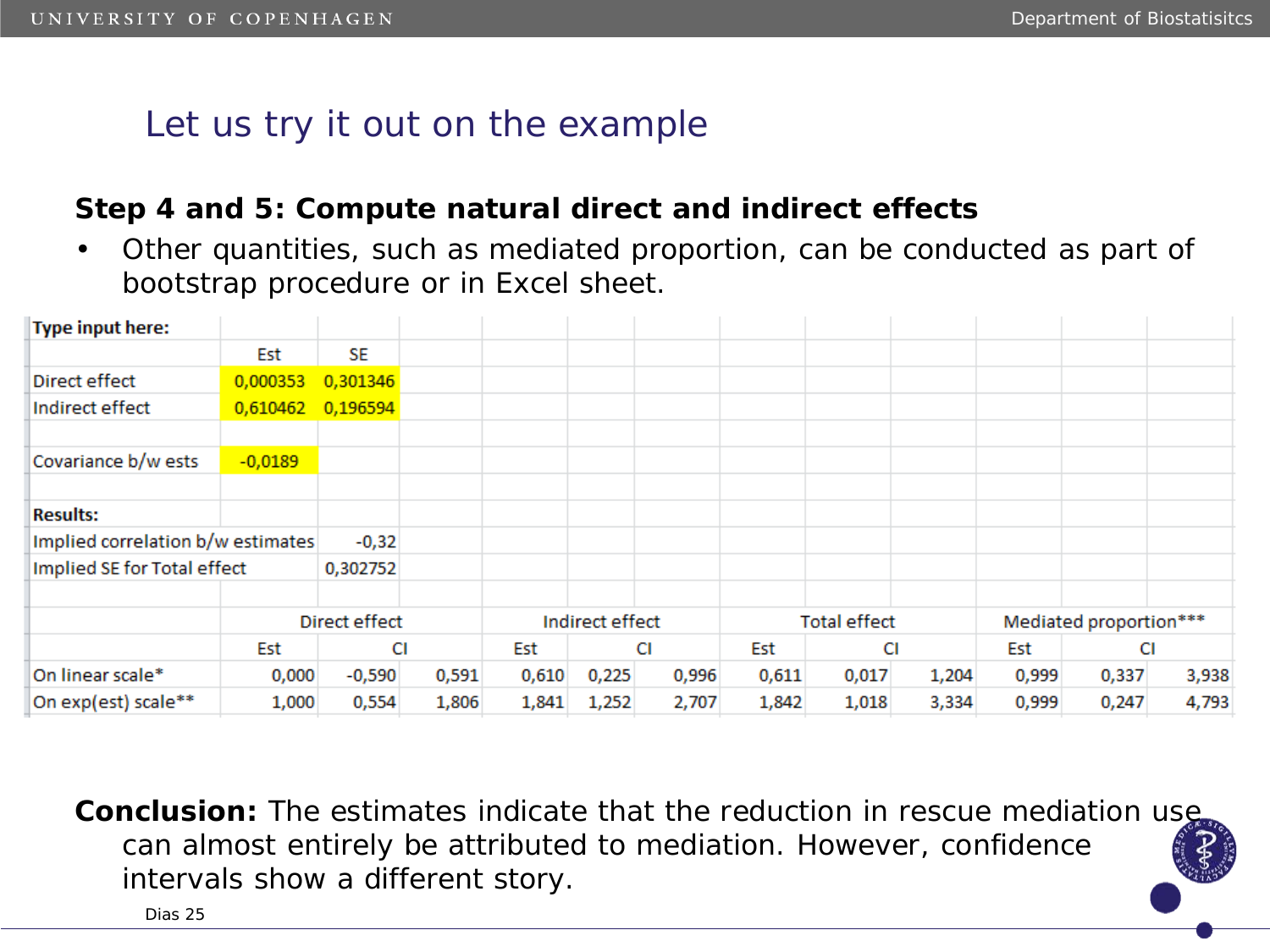### Conclusions/perspectives/discussion (not the last slide!)

- Mediation analysis offers a way of opening the black box of treatment mechanisms.
- If both outcome and mediator can be modeled by linear models B&K is the best you can do.
- Natural effect models (as suggested by Lange et al) can also handle non-linear models and multiple mediators.
	- Code available in web-appendix.
	- Software package is under development.
- The ALK example highlights the need for
	- Good models for the mediator
	- High-temporal resolution of measurements.
	- Should mediation analyses be protocolled in advance?

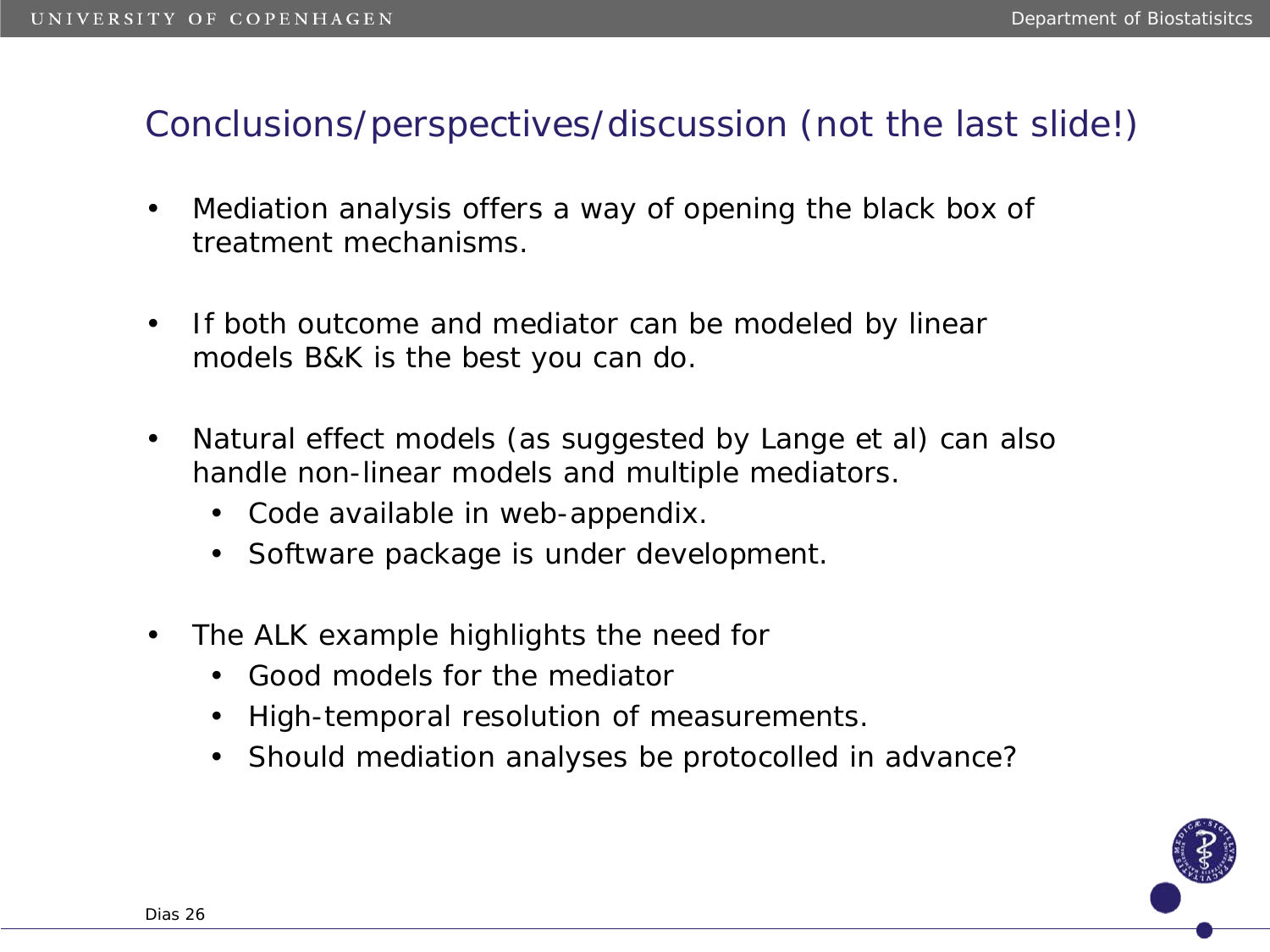### Other potential uses of causal inference

**Observation:** The more complex sampling/question the more need for causal inference.

#### **Examples:**

- Causal effects of dynamic treatment strategies from observational studies or trials not specifically aimed at this.
- Handling non-complience using instrumental variables techniques.
- Extracting dosage information without/before dedicated dose finding trials by using doctor initiated dose changes.

• Caulsal inference modelling should not replace traditional analysis, but supplement them.